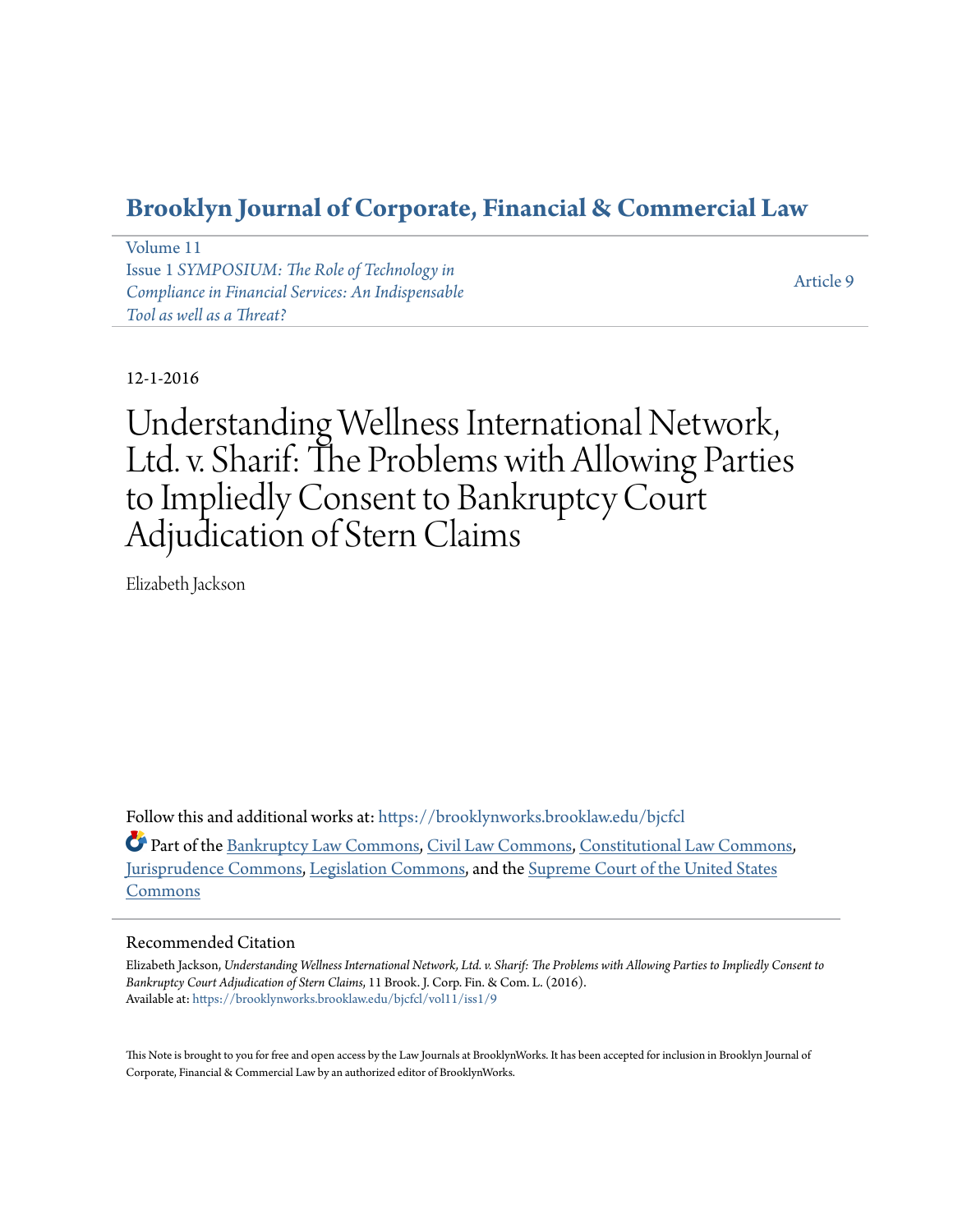# **UNDERSTANDING** *WELLNESS INTERNATIONAL NETWORK, LTD. V. SHARIF***: THE PROBLEMS WITH ALLOWING PARTIES TO IMPLIEDLY CONSENT TO BANKRUPTCY COURT ADJUDICATION OF** *STERN* **CLAIMS**

# **ABSTRACT**

*The 2011 Supreme Court case Stern v. Marshall defined which claims bankruptcy courts had the authority to adjudicate, but its complicated holding left lower courts perplexed. Specifically, the Stern decision created "Stern claims"—claims that bankruptcy courts have the statutory, but not the constitutional, authority to adjudicate. Subsequent cases, such as Executive Benefits Insurance Agency v. Arkison and Wellness International Network, Ltd. v. Sharif, have grappled with whether Stern claims should be treated as "core" claims, which bankruptcy courts can enter final judgments on, or "non-core" claims, which bankruptcy courts can only enter final judgments on if the litigating parties consent. The Supreme Court in Wellness held that parties could impliedly consent to Stern claim adjudication by bankruptcy courts, but the Court's test to determine implied consent is ambiguous and has caused further disagreement among lower courts. This Note analyzes the Court's interpretation of parties' implied consent to bankruptcy court adjudication of Stern claims in Wellness, explains why the interpretation is too broad, and offers solutions to narrow consent in these cases. Potential solutions include: (1) creating a narrower definition of Stern claims; (2) extending the holding of Executive Benefits and addressing consent; (3) amending Section 157 or Federal Bankruptcy Rule 7012(b) to include Stern claims; and (4) implementing the "balancing test" used in cases decided prior to Stern to determine whether bankruptcy courts have the authority to adjudicate certain claims.*

# **INTRODUCTION**

This "suit has, in course of time, become so complicated that... no two... lawyers can talk about it for five minutes, without coming to a total disagreement as to all the premises. Innumerable children have been born into the cause: innumerable young people have married into it;" and, sadly, the original parties "have died out of it." A "long procession of [judges] has come in and gone out" during that time, and still the suit "drags its weary,<br>come in and gone out" during that time, and still the suit "drags its weary length before the Court."<sup>1</sup><br>length before the Court."<sup>1</sup>

<sup>1</sup>. Stern v. Marshall, 564 U.S. 462, 468 (2011) (quoting CHARLES DICKENS, BLEAK HOUSE <sup>4</sup>–5 (1891)).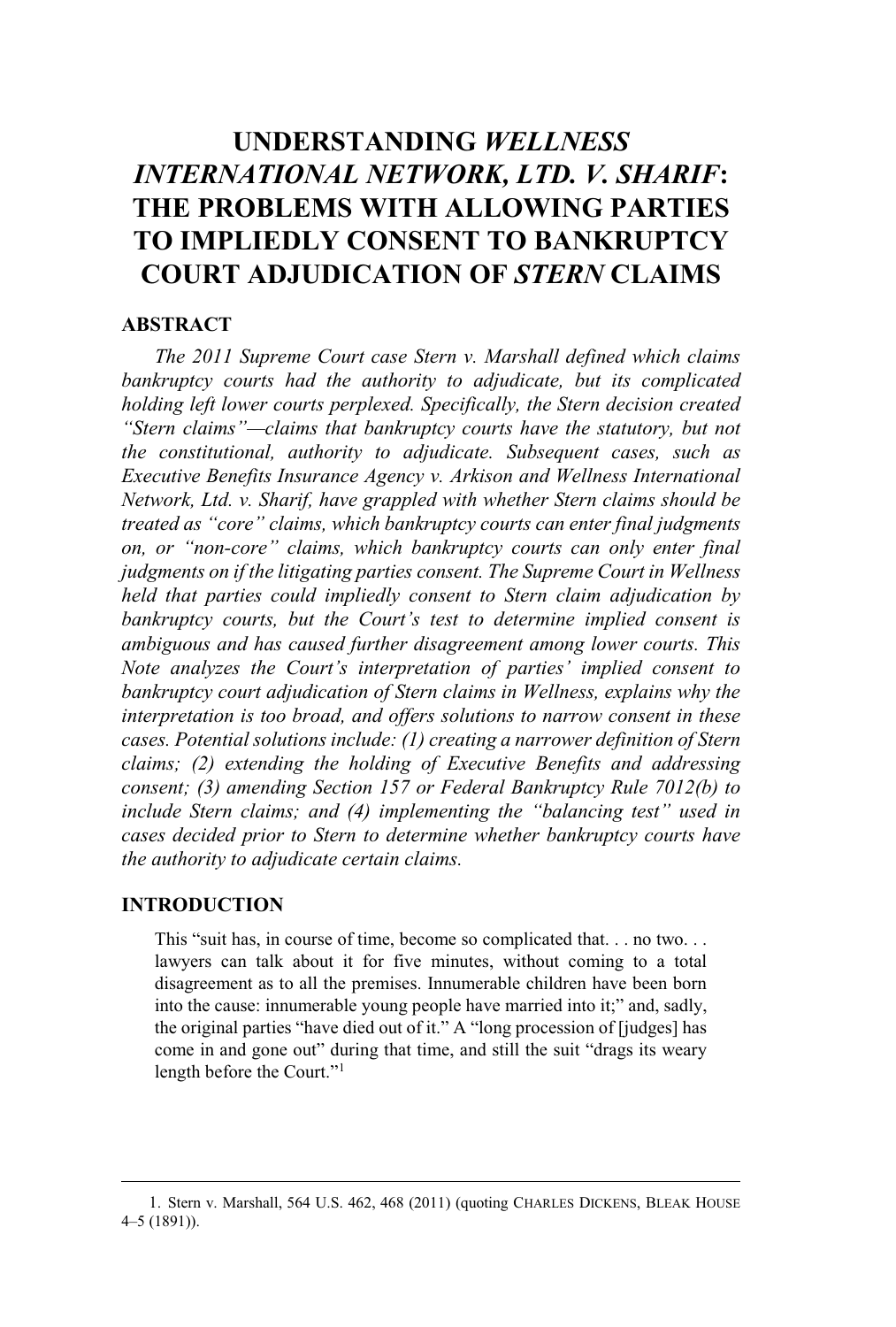This is how the U.S. Supreme Court opened its opinion in the 2011 case *Stern v. Marshall*. <sup>2</sup> For years, *Stern* defined which claims bankruptcy courts had the authority to adjudicate and, needless to say, its convoluted holding left many judges, attorneys, and litigants perplexed. Specifically, the *Stern* Court created what is now commonly referred to as "*Stern* claims"—claims that bankruptcy courts have the statutory, but not constitutional authority, to adjudicate.<sup>3</sup> Successor cases such as *Executive Benefits Insurance Agency v. Arkison*<sup>4</sup> and *Wellness International Network, Ltd. v. Sharif* <sup>5</sup> attempted to answer questions about *Stern* claims that the *Stern* Court left unanswered. These cases grappled with whether *Stern* claims should be treated like "core"<br>These cases grappled with whether *Stern* claims should be treated like "core" claims—claims that bankruptcy courts can enter final judgments on—or<br>claims—claims that bankruptcy courts can enter final judgments on—or claims—claims that bankruptcy courts can enter final judgments on—or "non-core" claims—claims that bankruptcy courts can only enter final judgments on if the litigating parties consent.<sup>6</sup> The *Wellness* Court ultimately held that parties could impliedly consent to *Stern* claim adjudication by bankruptcy courts, but the Supreme Court's test to determine implied consent is ambiguous and has caused disagreement among lower courts.<sup>7</sup> bankruptcy courts, but the Supreme Court's test to determine implied consent<br>is ambiguous and has caused disagreement among lower courts.<sup>7</sup><br>This Note analyzes the *Wellness* Court's interpretation of parties' implied

consent to bankruptcy court adjudication of *Stern* claims, explains why the interpretation is too broad, and offers solutions to narrow consent in these cases. Part I of this Note discusses the statutory and common law history of bankruptcy court authority prior to *Stern*, and the statutes that currently govern bankruptcy court authority. Part II first discusses *Stern*, the creation of *Stern* claims, and the problems the *Stern* Court caused by remaining silent on whether bankruptcy courts could adjudicate *Stern* claims. Part II then discusses *Executive Benefits*, the case decided prior to *Wellness*, which partly answered questions left unanswered by *Stern*, but still remained silent on whether parties could consent to bankruptcy court adjudication of *Stern* claims. Part III discusses the *Wellness* case and its overbroad view on allowing parties to impliedly consent to bankruptcy court authority for *Stern* claims, as well as the problems this holding creates. Part IV proposes and analyzes possible solutions to *Wellness'* interpretation of implied consent, including: (1) creating a narrower definition of *Stern* claims; (2) extending the holding of *Executive Benefits* and addressing consent; (3) amending Section 157<sup>8</sup> or Federal Bankruptcy Rule 7012(b)<sup>9</sup> to include *Stern* claims; (4) implementing the "balancing test" used in cases decided prior to *Stern*

<sup>2</sup>*. See generally id.*

<sup>3</sup>*. See id.* at 469.

<sup>4</sup>*. See generally* Exec. Benefits Ins. Agency v. Arkison, 134 S. Ct. 2165 (2014). <sup>5</sup>*. See generally* Wellness Int'l Network, Ltd. v. Sharif, <sup>135</sup> S. Ct. <sup>1932</sup> (2015). <sup>6</sup>*. See Exec. Benefits*, <sup>134</sup> S. Ct. at <sup>2171</sup>–72.

<sup>7</sup>*. See generally Wellness*, 135 S. Ct. at 1947–48.

<sup>8</sup>*. See generally* Federal Judgeship Act of 1984, Pub. L. No. 98-353, 98 Stat. 333 (1984) (codified as amended at 28 U.S.C. § 157 (2012)).

<sup>9</sup>*. See generally* FED. R. BANKR. P. 7012.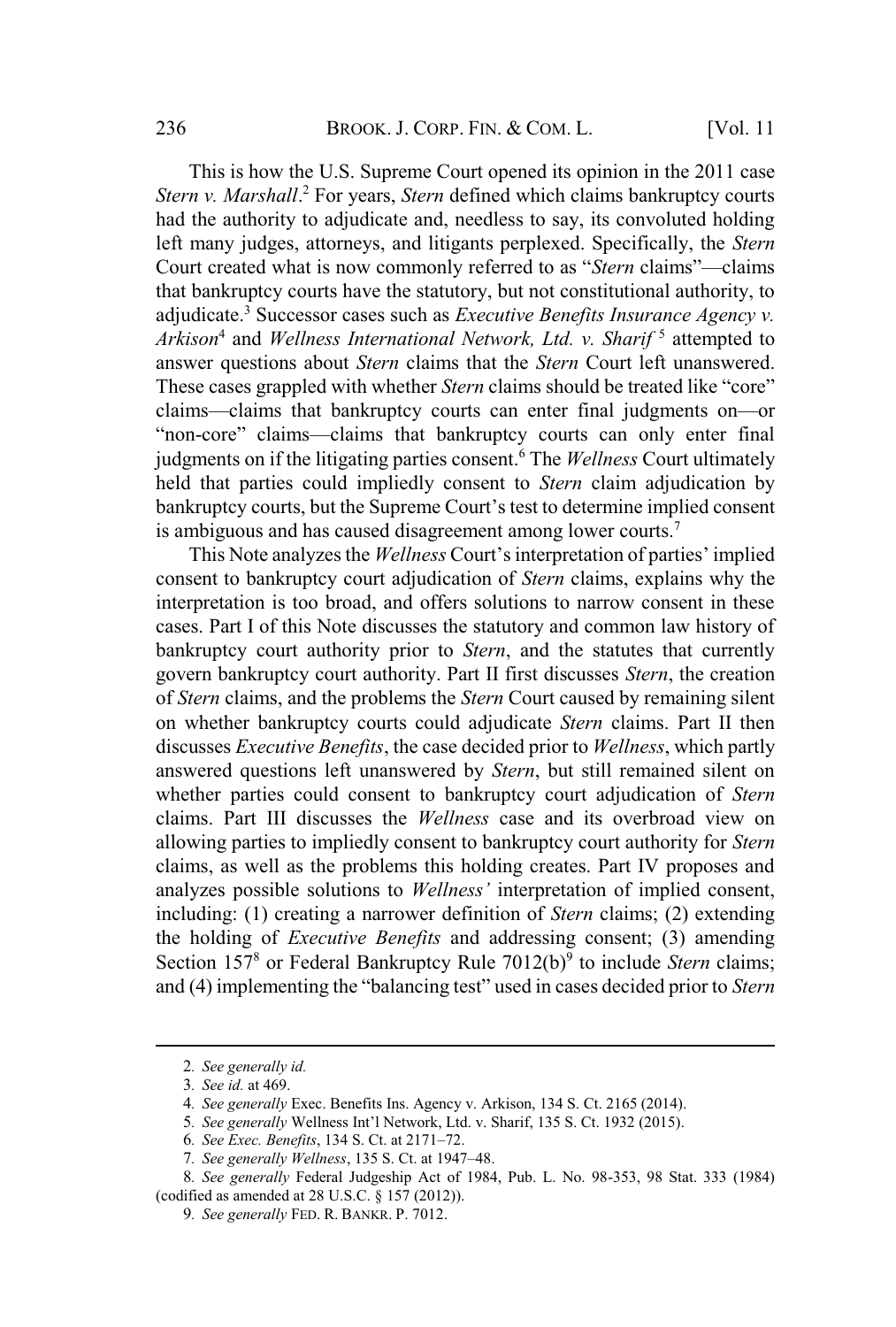to determine whether bankruptcy courts have the authority to adjudicate certain claims.

#### **I. HISTORY OF BANKRUPTCY COURT AUTHORITY**

# **A. THE BANKRUPTCY ACT OF 1898, BANKRUPTCY REFORM ACT OF 1978, AND** *NORTHERN PIPELINE*

The history of United States bankruptcy law is volatile, with many of the statutes promulgated in the early and mid 1800s being quickly repealed. The Bankruptcy Act of 1898 (1898 Act) was the first set of bankruptcy laws that remained in effect for an extended period of time, nearly eighty years.<sup>10</sup> The Example of the control of the era of permanent federal bankruptcy and addressed many procedural questions left unanswered by legislation" and addressed many procedural questions left unanswered by ng and the control of the control of the control of the control of the control of the control of the control of the control of the control of the control of the control of the control of the control of the control of the c

prior legislation.<sup>11</sup><br>
Originally, under the 1898 Act, federal district courts "sat as 'courts of<br>
bankruptcy," but the courts often assigned bankruptcy proceedings to bankruptcy," but the courts often assigned bankruptcy proceedings to bankruptcy "referees."<sup>12</sup> These referees were first paid on a fee basis, but in 1946 they began receiving salaried monetary compensation.<sup>13</sup> In 1973, the referees became known as "bankruptcy judges."<sup>14</sup> These bankruptcy judges exercised many of the same powers as the district court judges, but state courts also had concurrent jurisdiction over similar bankruptcy issues.<sup>15</sup> This jurisdictional overlap between state and federal judges led to frequent litigation and a demand for a more comprehensive outline of federal bankruptcy court authority.<sup>16</sup> Overall, the 1898 Act allowed bankruptcy judges to decide "traditional summary jurisdiction" matters over claims such as the distribution of the bankruptcy estate among creditors.<sup>17</sup> However, the bankruptcy judges, with the parties' consent, could also decide matters that as the distriction of the difficult equality between the parties' consent, could<br>invoked the district courts' "plenary jurisdiction."<sup>18</sup>

Although the 1898 Act remained intact for many years, Congress overhauled federal bankruptcy law and enacted the Bankruptcy Reform Act

<sup>10</sup>*. See* Charles J. Tabb, *The History of the Bankruptcy Laws in the United States*, 3 AM. BANKR. INST. L. REV. 5, 23 (1995).

<sup>11</sup>*. Id.* at 23, 25.

<sup>12</sup>*. Id.* at 25; *see also* Exec. Benefits Ins. Agency v. Arkison, 134 S. Ct. 2165, 2170 (2014).

<sup>13</sup>*. See* Tabb, *supra* note 10, at 25.

<sup>14</sup>*. Id.*

<sup>15</sup>*. See id.*

<sup>16</sup>*. See id.*

<sup>17</sup>*. Exec. Benefits*, <sup>134</sup> S. Ct. at 2170. "Summary jurisdiction" means that the courts generally had exclusive jurisdiction over these claims. *See* Tabb, *supra* note 10, at 25 n.167.

<sup>18</sup>*. Exec. Benefits*, 134 S. Ct. at <sup>2170</sup>*.* "Plenary jurisdiction" means that, if the parties consented, bankruptcy courts could adjudicate certain claims, usually reserved for Article III courts. *See* Tabb, *supra* note 10, at 25 n.167; *see also* Joshua C. Gerber, Note, *"Why the Fuss?" Stern v. Marshall and the Supreme Court's Understanding of Bankruptcy Court Jurisdiction*, 78 BROOK. L. REV. 989, 998 (2013).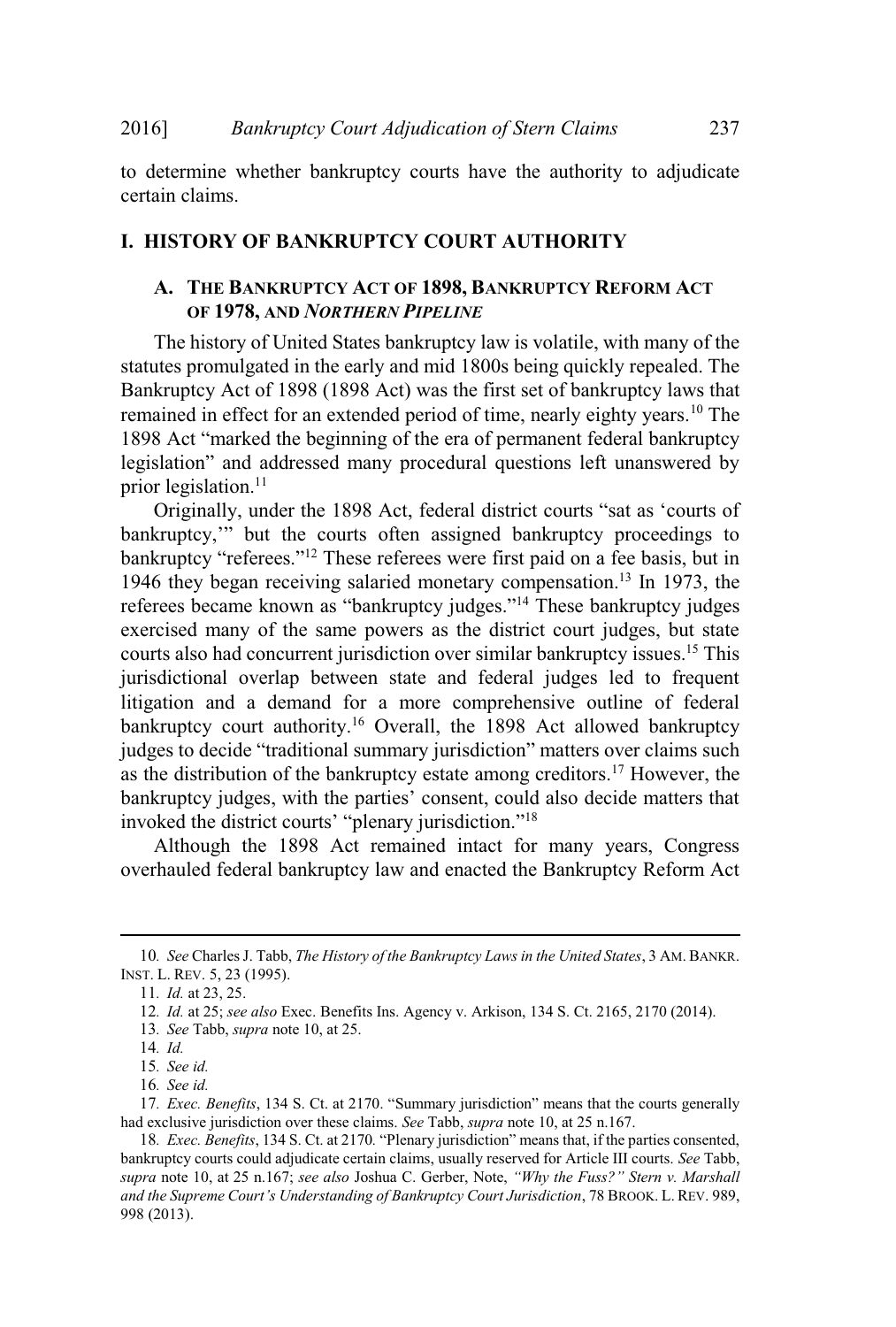BROOK.J.CORP.FIN. & COM.L.<br>of 1978 (1978 Act).<sup>19</sup> The 1978 Act "strove to create a more unified<br>jurisdictional framework" and removed the referee/bankruptcy judge system and the distinction between summary and plenary jurisdiction.<sup>20</sup> Instead, each judicial district established a bankruptcy court that was headed by bankruptcy judges.<sup>21</sup> The bankruptcy courts—like federal district courts—had the broad judges.<sup>21</sup> The bankruptcy courts—like federal district courts—had the broad power to decide "all civil proceedings arising under Title 11 [of the Bankruptcy Code] or arising in or related to cases under Title 11."<sup>22</sup> The President, with the consent of the Senate, appointed bankruptcy judges to fourteen-year terms without salary guarantees, unlike federal judges, who receive life tenure and guaranteed non-diminishable salary.<sup>23</sup> Therefore, although the bankruptcy courts were given broad power and authority, Article III of the U.S. Constitution still did not protect bankruptcy judges.<sup>24</sup><br>Article III of the Constitution outlines federal judges' powers and gives

these judges the benefits of life tenure and non-diminishable pay; Article III does not define bankruptcy courts and bankruptcy judges' powers or benefits.<sup>25</sup> As a result, bankruptcy courts had similar powers to federal courts under the 1978 Act but were not afforded the same benefits under Article III.<sup>26</sup> The U.S. Supreme Court addressed the constitutionality of bankruptcy judges' authority under the 1978 Act in the landmark 1982 case *Northern Pipeline Construction Co. v. Marathon Pipe Line Co*. 27

In *Northern Pipeline*, the appellant, Northern Pipeline Construction Company (Northern), filed a petition for reorganization in the United States Bankruptcy Court for the District of Minnesota in January 1980.<sup>28</sup> In March of 1980, pursuant to the 1978 Act, Northern filed suit against the appellee, Marathon Pipe Line Company (Marathon), in the same bankruptcy court.<sup>29</sup> Northern sought damages for breaches of contract and warranty, and for misrepresentation, coercion, and duress.<sup>30</sup> Marathon countered that the 1978 Act "unconstitutionally conferred [Article III] judicial power upon judges

<sup>19</sup>*. See* Bethany A. Corbin, *Losing at Dodge Ball: Understanding the Supreme Court's Implied Authorization of Consent in Executive Benefits Insurance Agency v. Arkison and Why Revision of 28 U.S.C. § 157(B) is Critical for Clarity*, 63 DRAKE L. REV. 109, 118 (2015).

<sup>20</sup>*. Id.* (citing N. Pipeline Constr. Co. v. Marathon Pipe Line Co., 458 U.S. 50, 53 (1982)). 21*. Id.*

<sup>22</sup>. Wellness Int'l Network, Ltd. v. Sharif, 135 S. Ct. 1932, <sup>1939</sup> (2015) (citation omitted).

<sup>23</sup>*. See N. Pipeline*, 458 U.S. at 53.

<sup>24</sup>*. See* Exec. Benefits Ins. Agency v. Arkison, 134 S. Ct. 2165, 2171 (2014).

<sup>25</sup>*. See* U.S. CONST. art. III, § 1 (Article III of the Constitution vests judicial power of the United States "in one Supreme Court, and in such inferior courts as the Congress may from time to time ordain and establish. The judges, both of the supreme and inferior courts, shall hold their offices during good behav[ior], and shall, at stated times, receive for their services, a compensation, which shall not be diminished during their continuance in office."). 27*. See Exec. Benefits*, 134 S. Ct. at 2171.<br>27*. See generally N. Pipeline*, 458 U.S. at 57–58; *see also Wellness*, 135 S. Ct. at 1939.

<sup>26</sup>*. See Exec. Benefits*, 134 S. Ct. at 2171.

<sup>28</sup>*. N. Pipeline*, 458 U.S. at 56.

<sup>29</sup>*. Id.*

<sup>30</sup>*. See id.*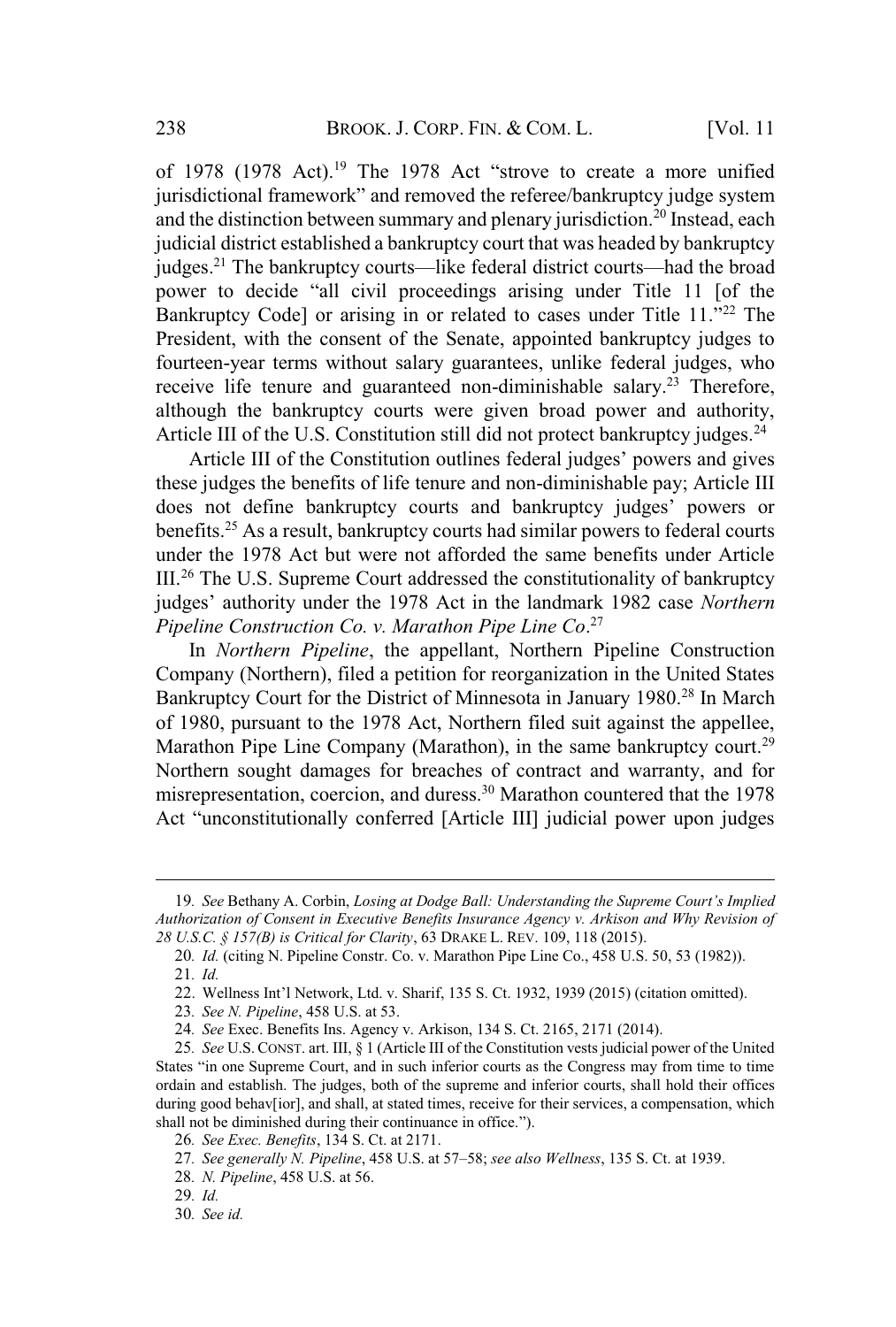EDIOJ BANKPUPICY COUPT Adjudication by Stern Claims<br>
Supreme Court held that there was "no doubt" that bankruptcy judges were not Article III judges, and therefore deemed certain sections of the 1978 Act unconstitutional.<sup>32</sup> The Court boldly stated:

[Section 241(a) of] the Bankruptcy Act of 1978, hasimpermissibly removed most, if not all, of '*the essential attributes of the judicial power*' from the Art. III district court, and has vested those attributes in a non-Art. III adjunct. Such a grant of jurisdiction cannot be sustained as an exercise of Congress' power to create adjuncts to Art. III courts.<sup>33</sup>

The *Northern Pipeline* Court, with its strict holding, set the foundation for the current rules governing bankruptcy court authority.

# **B. THE BANKRUPTCY AMENDMENTS, THE FEDERAL JUDGESHIP ACT OF 1984, AND CURRENT BANKRUPTCY COURT AUTHORITY**

*Northern Pipeline* stripped bankruptcy courts of their long-held powers, but Congress combatted this lost authority with the Bankruptcy Amendments and Federal Judgeship Act of 1984 (1984 Act).<sup>34</sup> The 1984 Act, which<br>remains in effect today, gives district courts "original jurisdiction over remains in effect today, gives district courts "original jurisdiction over bankruptcy cases and related proceedings," but allows the district courts to refer these cases to bankruptcy courts.<sup>35</sup> referred to bankruptcy courts.<sup>35</sup><br>referred to bankruptcy indees fall into two categories: "core"

 $\frac{1}{C}$ alm are terred to bankruptcy judges fall into two categories: "core"<br>and "non-core" claims.<sup>36</sup> Core claims are "all cases under Title 11 and all core proceedings arising under Title 11, or arising in a case under Title  $11. \ldots$   $\cdot$   $\cdot$  The 1984 Act provides a non-exhaustive list of core claims, including "counterclaims by the estate against persons filing claims against the estate of the estate provides a non-exhaustive interest of education<br>including "counterclaims by the estate against persons filing claims against<br>the estate"<sup>38</sup> and "proceedings to determine, avoid, or recover fraudul the estate<sup>"38</sup> and "proceedings to determine, avoid, or recover fraudulent state and proceedings to determine, avoid, or recover maddle conveyances."<sup>39</sup> Most importantly, the 1984 Act allows bankruptcy judges to "hear and determine" core claims and order final judgments on them.<sup>40</sup>

Non-core claims are claims that are not core but are nevertheless Fred that accessions are claims and other interpretent parameters.<br>
"On-core claims are claims that are not core but are nevertheless<br>
"otherwise related to a case under [T]itle 11."<sup>41</sup> On non-core claims,<br>
bankruptcy jud

<sup>31</sup>*. Id.* at <sup>56</sup>–57.

<sup>32</sup>*. Id.* at 61.

<sup>33</sup>*. Id.* at 87 (emphasis added).

<sup>34.</sup> *See generally* Federal Judgeship Act of 1984, Pub. L. No. 98-353, 98 Stat. 333 (1984) (codified as amended at 28 U.S.C. § 157(b)(1) (2012)); Wellness Int'l Network, Ltd. v. Sharif, 135 S. Ct. 1932, 1939 (2015).

<sup>35</sup>*. Wellness*, 135 S. Ct. at 1939*.*

<sup>36</sup>. Exec. Benefits Ins. Agency v. Arkison, 134 S. Ct. 2165, 2171 (2014).

<sup>37</sup>. Federal Judgeship Act of 1984 §104(a); 28 U.S.C. § 157 (b)(1).

<sup>38</sup>. Federal Judgeship Act of 1984 §104(a); 28 U.S.C. § 157(b)(2)(C).

<sup>39</sup>. 28 U.S.C. § 157(b)(2)(H).

<sup>40</sup>*. Id.* § 157(b)(1).

<sup>41</sup>*. Id.* § 157(c)(1).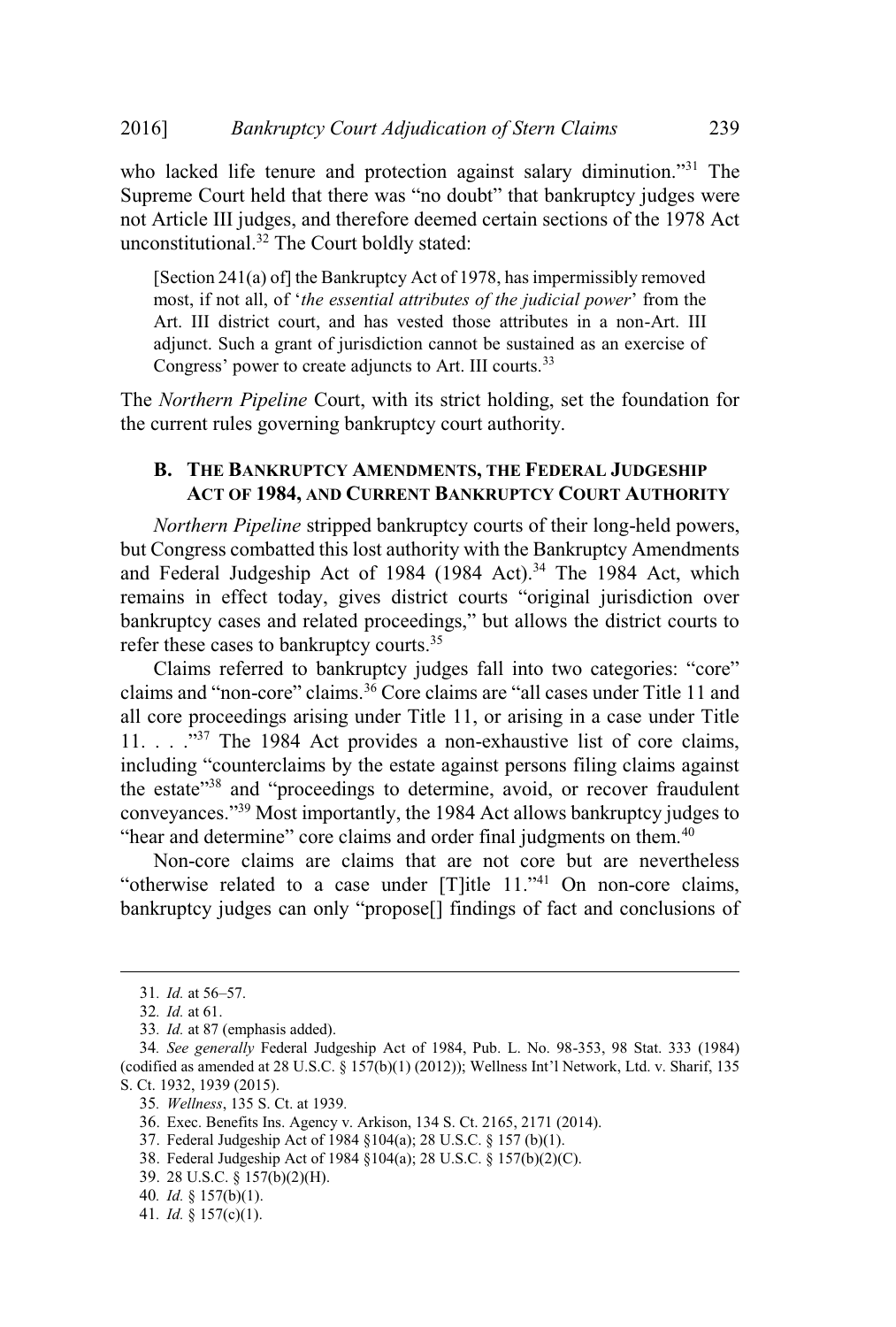law to the district court."<sup>42</sup> However, parties can consent to bankruptcy courts having final judgment authority on non-core claims.<sup>43</sup> As such, bankruptcy judges can enter final judgments on core claims, and those judgments can be appealed to the district court. Bankruptcy judges cannot enter final judgments on non-core claims, unless the parties consent to bankruptcy court adjudication.<sup>44</sup>

The 1984 Act seemingly restored the authority of bankruptcy courts established by previous Acts.<sup>45</sup> However, differences arose among the courts between what constituted a core versus non-core claim. In some cases, courts applied a balancing test to determine whether or not a claim was a core or non-core matter. This balancing test included weighing the "policy purposes perfect a canalising test to acternate whenever of need claim was a cere of non-core matter. This balancing test included weighing the "policy purposes of [bankruptcy] courts with the need of protections of the Article III and the possible "encroachment of separation of the branches of the branches" and the possible "encroachment of separation of the branches of government."46

Only four years after Congress adopted the 1984 Act, the Supreme Court began to question bankruptcy court authority once again and the legitimacy the 1984 Act's core and non-core distinction. In *Granfinanciera v*. *Nordberg*<sup>47</sup> the Court held that "fraudulent conveyance" actions were<br>considered core proceedings under the 1984 Act, but the "Seventh  $44$  Act's core and non-core distinction. In *Granfinanciera* v. Aboracerg, the Souri herd that Thatdatent conveyance derivers were<br>considered core proceedings under the 1984 Act, but the "Seventh<br>Amendment [right to a jury trial] still applied to such claims."<sup>48</sup> Conversely, in *Langenkamp v. Culp*, <sup>49</sup> the Court held that no Seventh Amendment right to a jury trial existed for creditors submitting claims against the bankruptcy to a jury trial existed for creditors submitting claims against the bankruptcy<br>estate when a "bankruptcy trustee counterclaimed for preferential transfers."<sup>50</sup> The line between core and non-core claims and the question of whether bankruptcy courts infringed on federal court authority remained unsettled, and these issues were arguably further complicated by the highly controversial decision in *Stern v. Marshall.*

<sup>42</sup>*. Id.*

<sup>43</sup>*. See id.* § 157(c)(2).

<sup>44</sup>*. See* Exec. Benefits Ins. Agency v. Arkison, <sup>134</sup> S. Ct. 2165, <sup>2171</sup>–72 (2014).

<sup>45</sup>*. See* Corbin, *supra* note 19, at 121. Like the 1898 Act, the 1984 Act establishes a summaryplenary-like divide between bankruptcy and federal district courts, where upon consent of the litigating parties, bankruptcy courts could have final adjudication over decisions usually reserved for the district courts. *See id.*

<sup>46</sup>. Michelle Wright, *From Stem to Stern: Navigating Bankruptcy Practice After Stern v. Marshall*, 77 MO. L. REV. 1159, 1172 (2012) (citing Thomas v. Union Carbide Agric. Prod. Co., <sup>473</sup> U.S. 568, 583 (1985)); *see generally* Commodity Futures Trading Comm'n v. Schor, <sup>478</sup> U.S. 833, 851 (1986) (using different factors to determine whether an Article III violation occurred).

<sup>47</sup>*. See generally* Granfinanciera, S.A. v. Nordberg, 492 U.S. 33, 36 (1989).

<sup>48</sup>. Wright, *supra* note 46, at <sup>1173</sup> (citing *Granfinanciera*, <sup>492</sup> U.S. at 36–37).

<sup>49</sup>*. See generally* Langenkamp v. Culp, 498 U.S. 1043 (1991).

<sup>50</sup>. Wright, *supra* note 46, at 1174.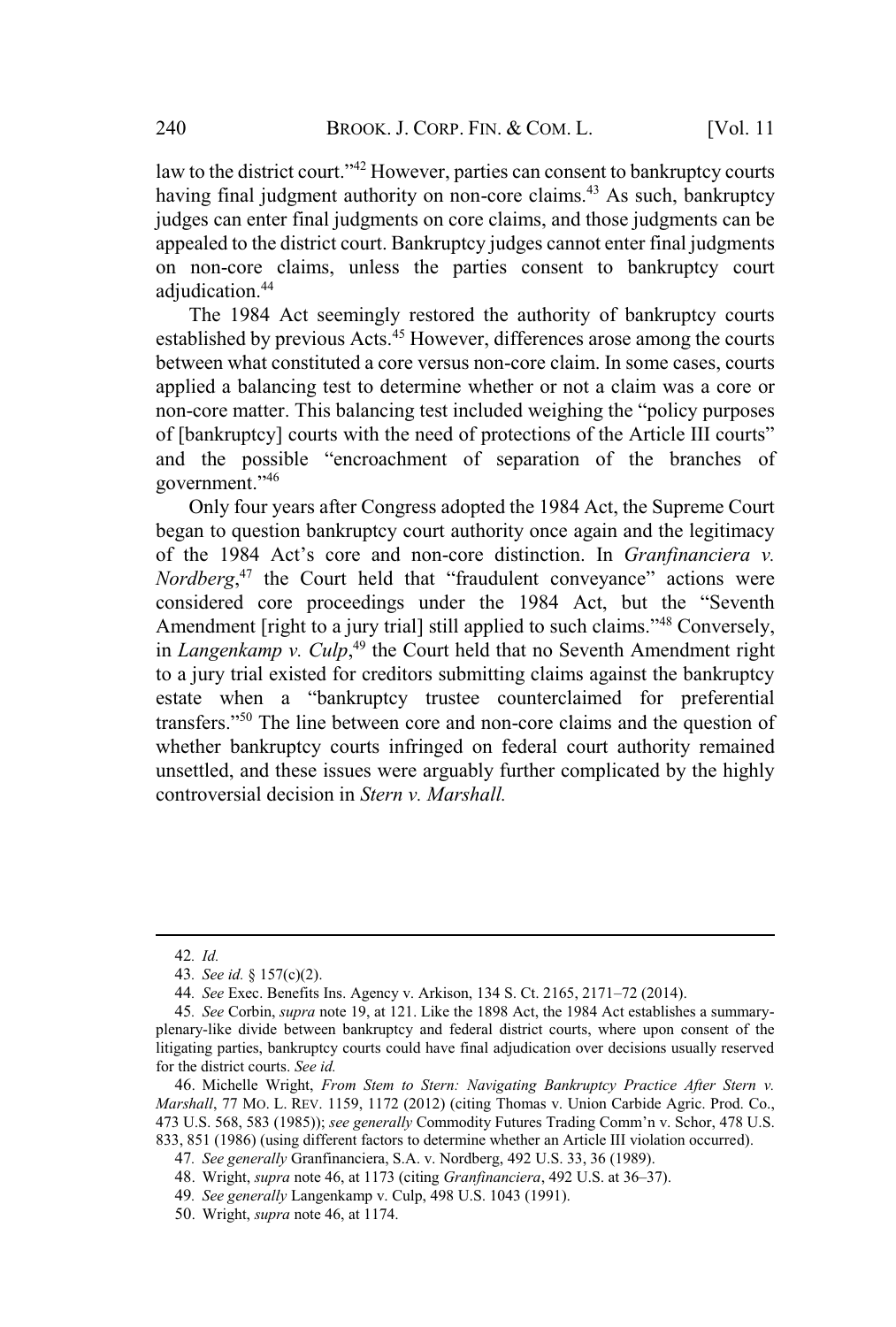# **II. STERN AND EXECUTIVE BENEFITS**

#### **A.** *STERN* **FACTS, MAJORITY OPINION, AND DISSENT**

#### **1. The Facts**

The 2011 Supreme Court decision in *Stern v. Marshall* diminished parts of the statutory authority vested in bankruptcy courts. As previously mentioned, the facts of this case are lengthy and detailed, but also subjectively controversial because of the petitioner's identity. Petitioner Vickie Lynn Marshall (Vickie), known to the public as model and actress Anna Nicole Smith, married J. Howard Marshall (J. Howard), an oil tycoon and one of the richest men in Texas, one year before his death.<sup>51</sup> J. Howard did not include Vickie in his will and before he died, Vickie filed suit in Texas state probate court against J. Howard's son, E. Pierce Marshall (Pierce),<sup>52</sup> alleging that Pierce "fraudulently induced J. Howard to sign a living trust that<br>alleging that Pierce "fraudulently induced J. Howard to sign a living trust that did procedure out did not include 3. The ward 5 Son, E. There Thankin (Treflex),<br>alleging that Pierce "fraudulently induced J. Howard to sign a living trust that<br>did not include" Vickie.<sup>53</sup> After J. Howard died, Vickie fi petition in the U.S. Bankruptcy Court for the Central District of California.<sup>54</sup> First, Pierce filed a complaint in this bankruptcy proceeding, alleging that Vickie had defamed him, because she told the press that Pierce used fraud to gain his father's assets.<sup>55</sup> Then, Pierce filed a proof of claim for the defamation action, so he could recover potential damages from Vickie's<br>defamation action, so he could recover potential damages from Vickie's bankruptcy estate.<sup>56</sup> Vickie counterclaimed for tortious interference, alleging that Pierce prevented J. Howard from "taking the legal steps necessary" to provide Vickie with J. Howard from "the Vickie with J. Howard's assets.<sup>57</sup>

In November 1999, the bankruptcy court granted Vickie summary judgment on Pierce's defamation claim and later also granted Vickie's tortious interference counterclaim.<sup>58</sup> The court awarded her over \$400 million in compensatory damages and \$25 million in punitive damages.<sup>59</sup> Pierce appealed to the U.S. District Court for the Central District of California, arguing that Vickie's counterclaim was not a core proceeding Eulifornia, arguing that Vickie's counterclaim was not a core proceeding<br>under Section 157(b)(2)(C) ("counterclaims by the estate against persons edifferentially distributed by the estate against persons filing claims against the estate")<sup>60</sup> and, therefore, the bankruptcy court did not have the power to enter final judgment.<sup>61</sup> The district court partially agreed with Pierce, stating that Vickie's counterclaim did in fact fall within

<sup>51</sup>*. See* Stern v. Marshall, <sup>564</sup> U.S. 462, 468–69 (2011).

<sup>52</sup>*. See id.* at 470.

<sup>53</sup>*. Id.*

<sup>54</sup>*. See generally* Marshall v. Marshall, 547 U.S. 293, 300 (2006).

<sup>55</sup>*. See Stern*, 564 U.S. at 470.

<sup>56</sup>*. See id.*

<sup>57</sup>*. Id.*

<sup>58</sup>*. See id.*

<sup>59</sup>*. Id.* at 470–71.

<sup>60</sup>. 28 U.S.C. § 157(b)(2)(C) (2012).

<sup>61</sup>*. See Stern*, 564 U.S. at 471.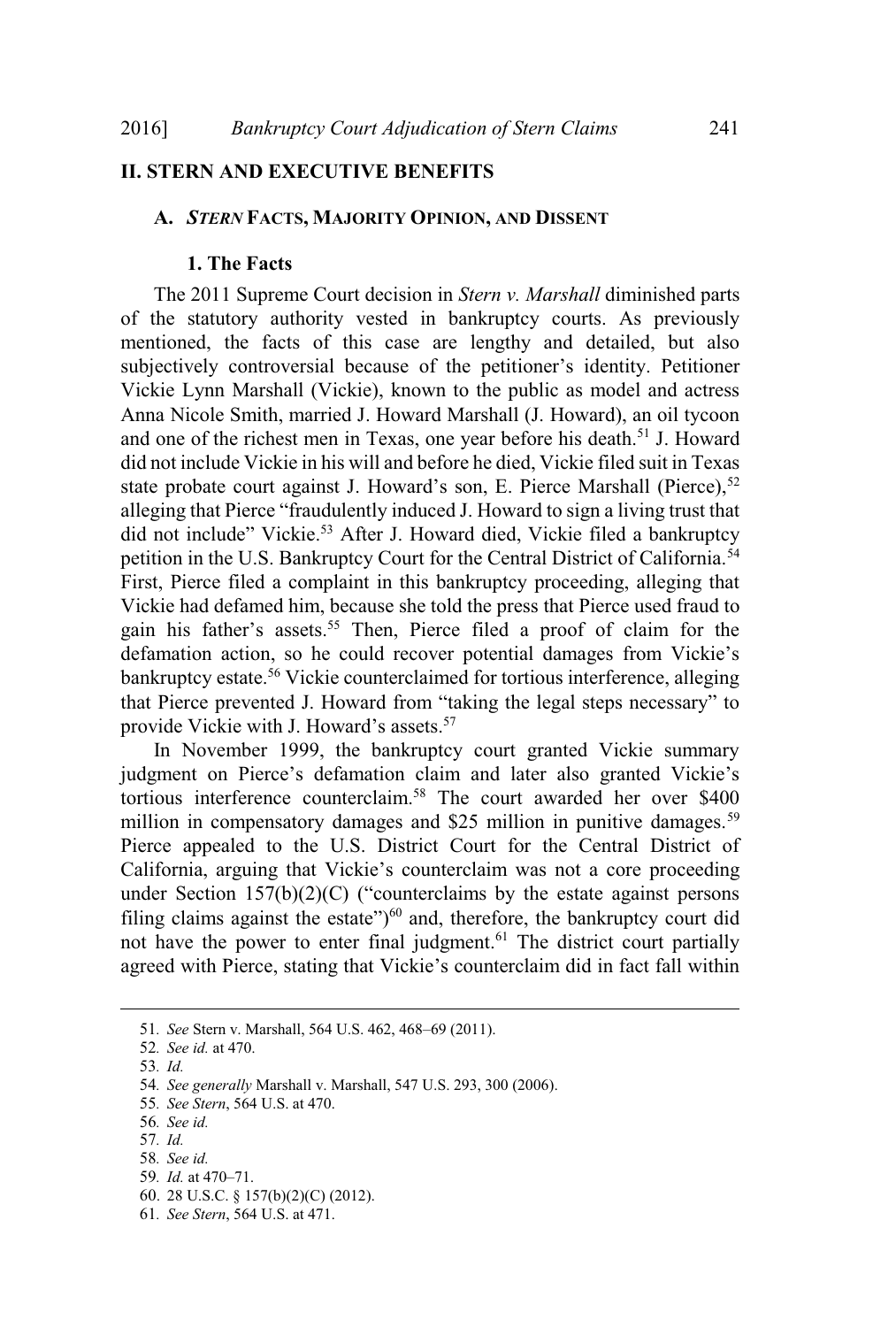the statutory language of Section  $157(b)(2)(C)$ , but that it would be iguage of Section 157(b)(2)(C), but that it would be to hold that any and all counterclaims are core."<sup>62</sup> At this the stattery ranging of section  $f(x)(s)(s)$ , out that it would be<br>"unconstitutional to hold that any and all counterclaims are core."<sup>62</sup> At this<br>time, the Texas state probate court had ruled in Pierce's favor, but the dist concernational to hold that any and an occineeralism are core. The ansition of the state probate court had ruled in Pierce's favor, but the district court denied the state court's judgment, and decided the matter in Vickie favor, awarding her compensatory and punitive damages each in the amount of \$44,292,767.33.<sup>63</sup> The U.S. Court of Appeals for the Ninth Circuit reversed the district court, reasoning that a counterclaim under Section  $157(b)(2)(C)$  is a core claim "only if the counterclaim is so closely related to  $[157(b)(2)(C)]$  is a core claim "only if the counterclaim is so closely related to <br>a creditor's] proof of claim that the resolution of the counterclaim is [a creditor's] proof of claim that the resolution of the counterclaim is nature of the counterclaim is<br>necessary to resolve the allowance or disallowance of the claim itself."<sup>64</sup> The<br>Ninth Circuit held that Vickie's tortious interference counterclaim did not meretosary to resorve the anomine of alsahomance of the claim holding.<br>Ninth Circuit held that Vickie's tortious interference counterclaim did not<br>meet this test and reinstated the Texas state probate court's holding again Vickie.<sup>65</sup>

Vickie appealed to the U.S. Supreme Court, which held that the bankruptcy court had the statutory authority under Section 157(b)(2)(C) to enter judgment on Vickie's counterclaim, but that it did not have the constitutional authority to do so.<sup>66</sup>

#### **2. The Majority Opinion**

The opinion in *Stern*, written by Chief Justice Roberts, can be broken down into three main parts. First, the Court conceded that Vickie's tortious Interference counterclaim against Pierce was "a 'core proceeding' under the district of the Court conceded that Vickie's tortious interference counterclaim against Pierce was "a 'core proceeding' under the plant and the state of Section 157(b)(2)(C)" and, therefore, the bankruptcy court had plain text of Section 157(b)(2)(C)" and, therefore, the bankruptcy court had statutory authority to adjudicate the claim.<sup>67</sup> However, the Supreme Court, quoting the reasoning of *Northern Pipeline*, noted that Article III of the Constitution is "an inseparable element of the constitutional system of checks From the calculation of the Constitution is "an inseparable sometiments of the other branches that the other branches<br>and balances<sup>"68</sup> that "imposes some basic limitations that the other branches<br>may not transgress."<sup>69</sup> The Court noted that Article III permits judges to serve may not transgress."<sup>69</sup> The Court noted that Article III permits judges to serve<br>without term limits and restricts the other branches' ability to remove the judges to serve<br>without term limits and restricts the other branches' ability to remove the<br>indees or lessen their salaries, to ensure the "'[c]lear heads . . . and honest hearts' deemed 'essential to good judges.'"<sup>70</sup> The Court therefore concluded hearts' deemed 'essential to good judges.'"<sup>70</sup> The Court therefore concluded that Congress, by bestowing non-Article III judges with the statutory authority to adjudicate certain core bankruptcy claims, did in fact

64*. Id.*

67*. Id.* at 475.

69*. Id.* at 483.

<sup>62</sup>*. See id.*

<sup>63</sup>*. See id.* at 472.

<sup>64.</sup> Id.<br>
65. See id. at 472–73; see also Marshall v. Stern (In re Marshall), 600 F.3d 1037, 1047 (9th Cir.<br>
65. See id. at 472–73; see also Marshall v. Stern (In re Marshall), 600 F.3d 1037, 1047 (9th Cir.<br>
2010) (stating 2010) (stating that the "Texas probate court entered judgment in favor of Pierce Marshall on all claims").

<sup>66</sup>*. See Stern*, 564 U.S. at 469.

<sup>68</sup>*. Id.* at 482–83 (quoting N. Pipeline Constr. Co. v. Marathon Pipe Line Co., <sup>458</sup> U.S. 50, <sup>58</sup> (1982)).

<sup>70</sup>*. Id.* at 484 (quoting JAMES WILSON, COLLECTED WORKS OF JAMES WILSON: VOLUME 1 363 (J. Andrews ed. 1896)).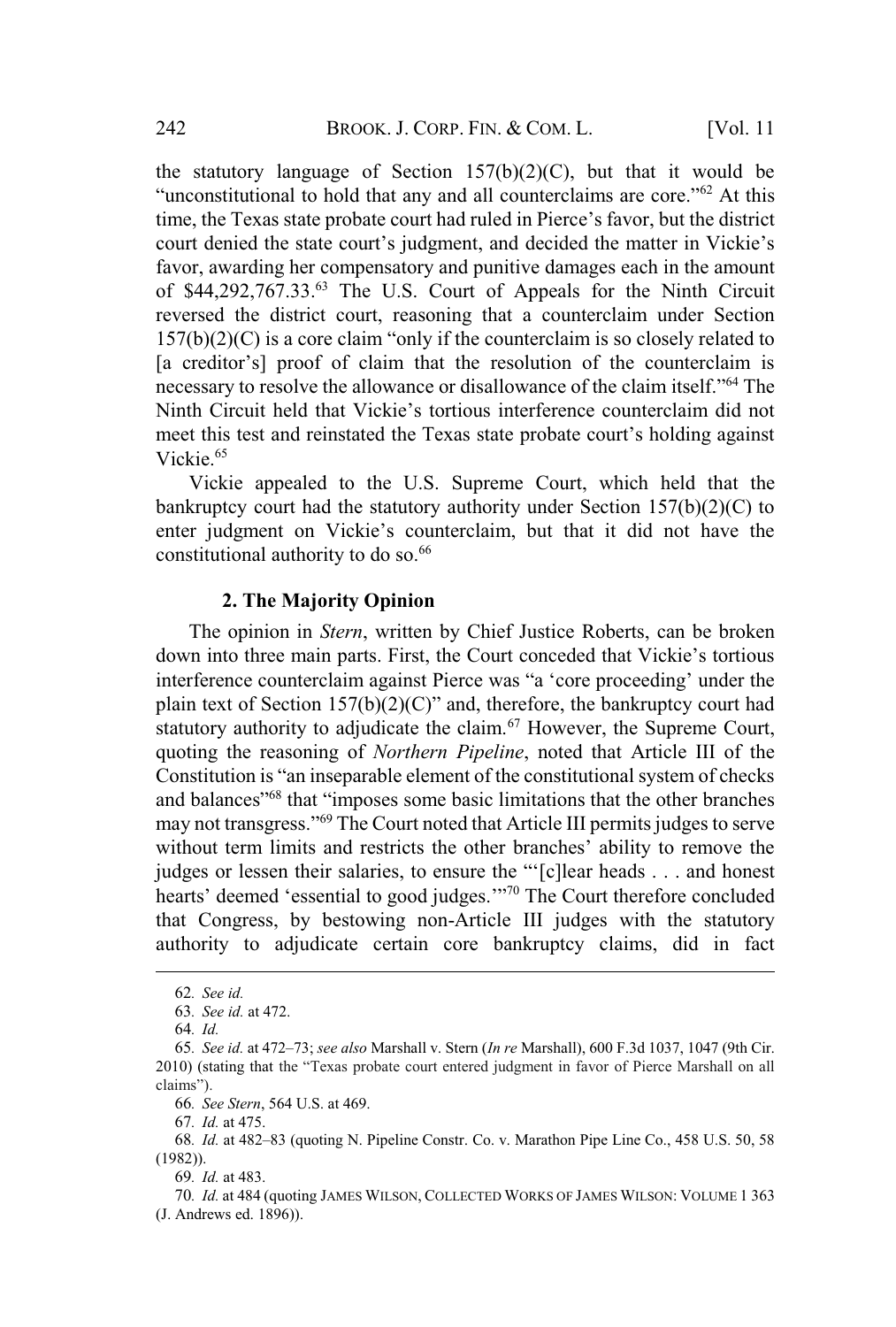unconstitutionally transgress limits imposed by Article III, as only Article III judges may preside over some core bankruptcy proceedings.<sup>71</sup>

While the Court wrote at length about the importance of Article III and<br>separation of powers, it held only "that  $\frac{8}{157(b)(2)(C)}$  permits the Julie while the court write at length about the importance of finite H and<br>the separation of powers, it held only "that  $\S 157(b)(2)(C)$  permits the<br>Bankruptcy Court to enter final judgment on Vickie's counterclaim. [but]  $A$ rticle III of the Constitution does not."<sup>72</sup> The Court remained silent on Article III of the Constitution does not."<sup>72</sup> The Court remained silent on whether Section 157(b) is unconstitutionally void and on how to proceed when claims arise that bankruptcy courts have statutory, but not when claims anset that cannadate.

onstitutional authority to adjudicate.<br>
Second, the Court rejected Vickie's argument that her tortious<br>
interference counterclaim was "a matter of public right" that could be adjudicated outside the limitations of Article III courts.<sup>73</sup> To be a matter of public right, or as the Court put it, to fall under the "public rights exception." a claim must be "integrally related to a particular federal government action,"<br>a claim must be "integrally related to a particular federal government action." such as a claim derived "from a federal regulatory scheme" or a claim that also a claim derived "from a federal regulatory scheme" or a claim that such as a claim derived "from a federal regulatory scheme" or a claim that such as a claim derived "from a federal regulatory scheme" or a claim that needs to be resolved by "an expert government agency."<sup>74</sup> The Court concluded that Vickie's state law counterclaim did not fall within the public rights exception, because it did "not flow from a federal regulatory<br>rights exception, because it did "not flow from a federal regulatory rights exception scheme."<sup>75</sup> Also, the "experts" at solving Vickie's state law counterclaim were not government agencies, but rather Article III courts.<sup>76</sup>

Third, the Supreme Court rejected Vickie's argument that the Bankruptcy Court had jurisdiction to hear her counterclaim because, under the 1984 Act, bankruptcy courts are "adjuncts" of district courts.<sup>77</sup> Citing *Northern Pipeline*, the Court stated that adjunct courts issue final judgments on narrow, specialized areas of law; however, bankruptcy courts had not been resolving specialized cases, but were overseeing broader claims *related* to bankruptcy law.<sup>78</sup> The Court thus quickly dismissed Vickie's contention, conving operating cases, our were overseeing creater claims related to<br>bankruptcy law.<sup>78</sup> The Court thus quickly dismissed Vickie's contention,<br>concluding that "a bankruptcy court can no more be deemed a mere 'adjunct' of the district court than a district court can be deemed a mere 'adjunct' of the district court than a district court can be deemed such an 'adjunct' of of the district court that<br>the court of appeals."<sup>79</sup>

#### **3. The Dissent**

*Stern v. Marshall* was a five-to-four decision, and the dissenting judges pointed out the problems with the *Stern* holding that would later reverberate throughout the lower courts for years. First, Justice Breyer expressed pragmatic concerns with the majority's opinion*. "*[T]he volume of

77*. Id.* at 500.

<sup>71</sup>*. See id.* at 485–87.

<sup>72</sup>*. Id.* at 482.

<sup>73</sup>*. Id.* at 488.

<sup>74</sup>*. Id.* at 490.

<sup>75</sup>*. Id.* at 493.

<sup>76</sup>*. Id.* at 494.

<sup>78</sup>*. See id.* (quoting N. Pipeline Constr. Co. v. Marathon Pipe Line Co., 485 U.S. 50, 85 (1982)).

<sup>79</sup>*. Id.*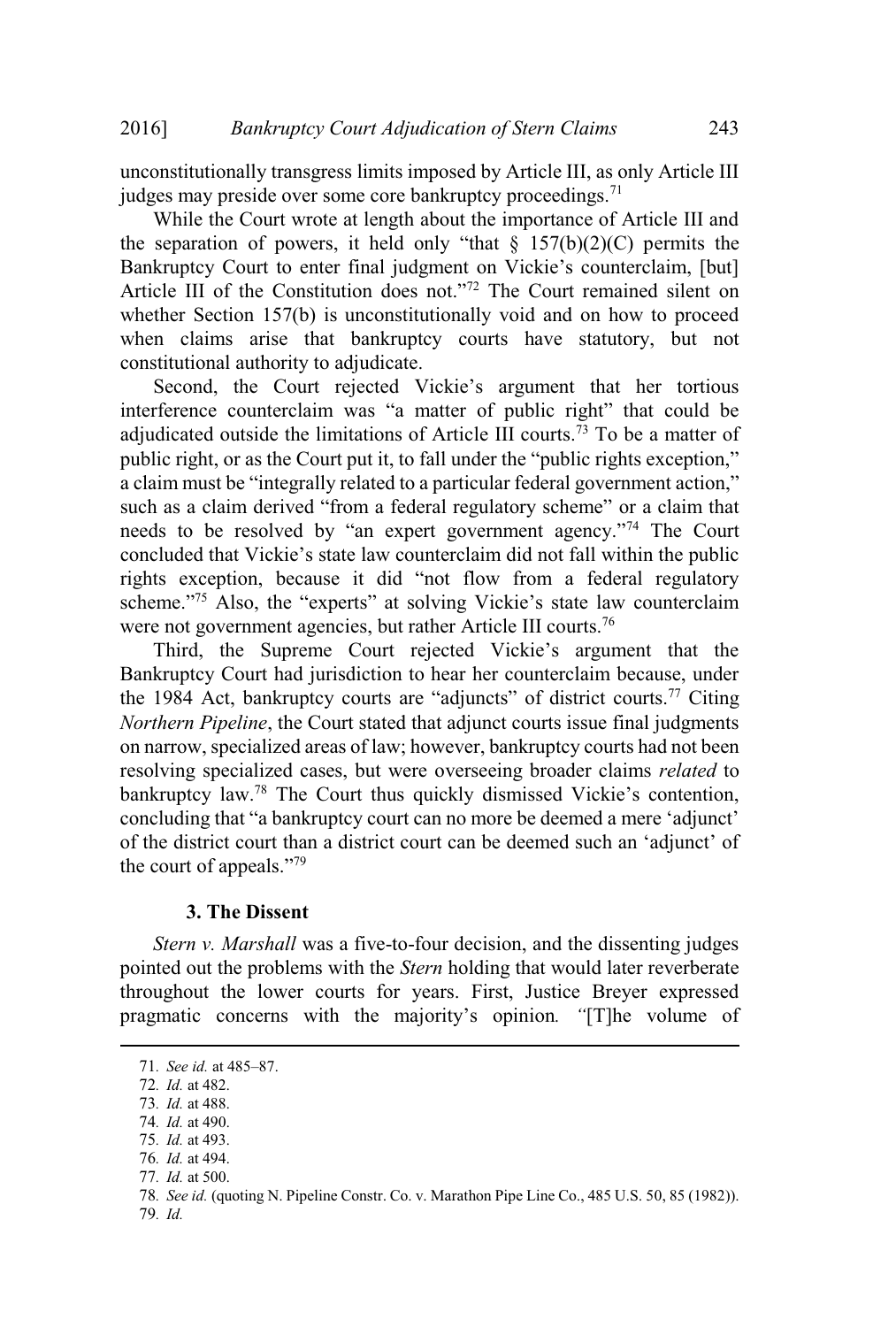$244$  BROOK. J. CORP. FIN. & COM. L.<br>bankruptcy cases." he wrote. "is staggering, involving almost 1.6 million filings last year, compared to a federal district court docket of around 280,000 civil cases and 78,000 criminal cases."<sup>80</sup> Bankruptcy court cases "constantly" involved state law claims like the one at issue in *Stern*; therefore, the majority failed to answer the question of whether federal district courts would have to review these cases and thus increase their caseload.<sup>81</sup> A concern also arose over whether the holding in *Stern* would have an impact outside the bankruptcy court system. For instance, if bankruptcy courts could not issue final judgments because the judges are not protected by Article III, then "what about other non-Article III judges, such as federal magistrate judges, and their ability to issue final judges, such as federal magistrate judges, and their ability to issue final judgments?" $82$  The dissent addressed these concerns, mainly by relying on pre-*Stern* case law*.* <sup>83</sup> Specifically, the dissenting justices suggested the revival of the balancing test used in prior cases. Justice Breyer proposed a five factor-balancing test that would help determine whether bankruptcy courts encroached on Article III courts' authority. The five factors are: (1) the nature of the claim; (2) the nature of the tribunal; (3) Article III courts' control over the proceeding; (4) parties' consent; and (5) legislative purpose served by the grant of authority to a non-Article III tribunal where judges lack tenure and compensation protections.<sup>84</sup>

#### **B. THE PROBLEMS WITH** *STERN*

# **1. The Creation of the "***Stern* **Claim" and the "***Stern* **Gap"**

*Stern* caused an outpouring of litigation, with courts disagreeing over what the case held. For instance, the Supreme Court in *Stern* clearly stated that its holding was "narrow;"85 however, just <sup>a</sup> year after the case was decided, more than 506 decisions referenced the opinion.<sup>86</sup> The majority of lower courts followed the Supreme Court's opinion that the decision was narrow, and that bankruptcy courts were not completely divested of authority to adjudicate counterclaims. <sup>87</sup> Other courts broadly interpreted *Stern* as holding that any claim that "augment[s] the [bankruptcy] estate" can only be

<sup>80</sup>*. Id.* at 520 (Breyer, J., dissenting).

<sup>81</sup>*. See* Erwin Chemerinsky, *Formalism Without a Foundation: Stern v. Marshall*, 2011 SUP. CT. REV. 183, 184 (2011).

<sup>82</sup>*. Id.*

<sup>83</sup>*. See generally Stern*, <sup>564</sup> U.S. at 505–21.

<sup>84</sup>*. Id.* at 513.

<sup>85</sup>*. See id.* at 502.

<sup>86</sup>*. See* Corbin, *supra* note 19, at 129.

<sup>87</sup>*. See id.* at <sup>129</sup>–30 n.157–58. For instance, in *In re Salander <sup>O</sup>' Reilly Galleries*, *LLC*, a New 87. See id. at 129–30 n.157–58. For instance, in *In re Salander O' Reilly Galleries, LLC*, a New York bankruptcy case, the Court explained that *Stern v. Marshall* was "replete with language emphasizing that the ruling should be limited to the unique circumstances of that case." *In re* emphasizing that the ruling should be limited to the unique circumstances of that case." In re Salander O'Reilly Galleries, 453 B.R. 106, 115 (Bankr. S.D.N.Y. 2011), *aff'd*, 475 B.R. 9 (S.D.N.Y. 2012).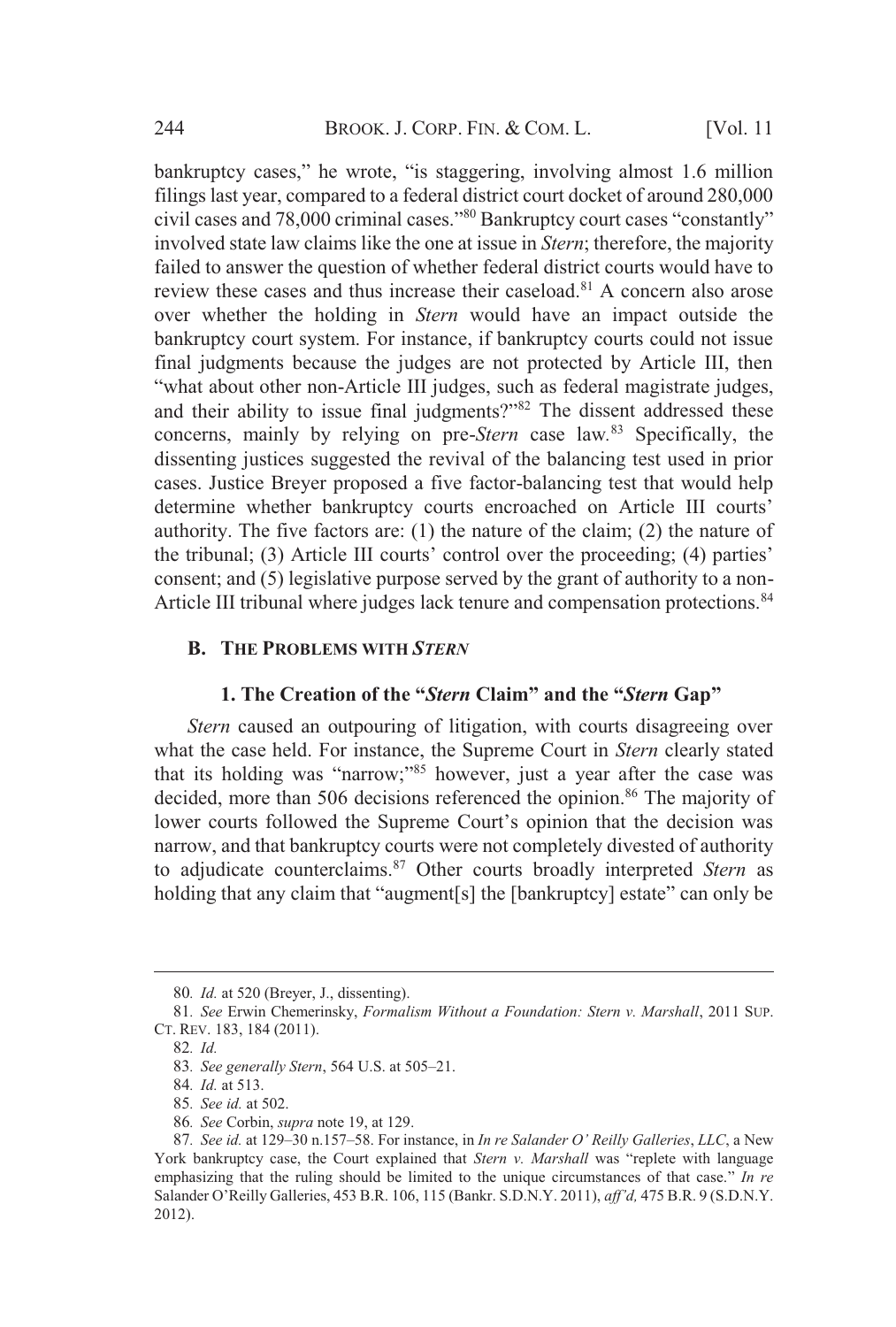heard by Article III judges.<sup>88</sup> Aside from the split in interpretation, the biggest problem with *Stern* was that it created "*Stern* claims." *Stern* claims are intermediary types of claims that are not classified as core or non-core, but as claims that bankruptcy courts have statutory, rather than constitutional authority to adjudicate.<sup>89</sup> An example of <sup>a</sup> *Stern* claim was Vickie's tortious interference counterclaim in *Stern v. Marshall*. <sup>90</sup> Although the bankruptcy court had the statutory authority under Section 157(b)(2)(C) to adjudicate the claim, this type of counterclaim is constitutionally reserved for Article III judges.<sup>91</sup> Further, *Stern* never supplied a list, non-exhaustive or otherwise, of *Stern* claims and did not address how bankruptcy or district courts should proceed when *Stern* claims are identified.<sup>92</sup>

Some lower courts also noted that *Stern* claims create a statutory "gap" in Section  $157<sup>93</sup>$  For instance, under Section 157(b), a bankruptcy court has final judgment authority on core claims, but not on *Stern* claims.<sup>94</sup> A bankruptcy court cannot propose findings of fact or conclusions of law on *Stern* claims either, as this procedure only applies to non-core claims. Therefore, bankruptcy courts have no statutory power to act on *Stern* claims, thus creating a gap in Section  $157^{95}$ 

#### **2. No Ruling on Consent**

*Stern* also did not address whether parties can consent to bankruptcy court adjudication of *Stern* claims.<sup>96</sup> The circuit courts split on the issue, with the Ninth Circuit holding that parties had statutory authority under Section  $157(c)(2)$  to consent to bankruptcy court adjudication of *Stern* claims.<sup>97</sup> Others, such as the Fifth, Sixth, and Seventh Circuits, held that Section  $157(c)(2)$  did not give parties the authority to consent to bankruptcy court judgment on these claims.<sup>98</sup>

93*. See id.* at 2172.

<sup>88</sup>. Corbin, *supra* note 19, at 130 n.162; *see generally* Burton v. Seaport Capital, LLC (*In re* Direct Response Media, Inc.), <sup>466</sup> B.R. 626, <sup>639</sup>–44 (Bankr. D. Del. 2012) (discussing both the broad and narrow *Stern* interpretations).

<sup>89</sup>*. See Stern*, 564 U.S. at 469.

<sup>90</sup>*. See generally id.* at 482.

<sup>91</sup>*. See id.* "Although . . . . § 157(b)(2)(C) permits the Bankruptcy Court to enter final judgment 91. See *id.* "Although ..., § 157(b)(2)(C) permits the Bankruptcy on Vickie's counterclaim, Article III of the Constitution does not." *Id.* 

<sup>92</sup>*. See* Exec. Benefits Ins. Agency v. Arkison, 134 S. Ct. 2165, 2168 (2014).

<sup>94</sup>*. See id.*

<sup>95</sup>*. See id.* at 2172–73.

<sup>96</sup>*. See* Corbin, *supra* note 19, at 131.

<sup>97</sup>*. Id.*

<sup>98</sup>*. Id.* at 132. In *Frazin v. Haynes & Boone, LLP*, the Fifth Circuit held that the parties could not consent to bankruptcy court adjudication of state law claims. Frazin v. Haynes & Boone, LLP (*In re* Frazin), 732 F.3d 313, <sup>320</sup>–21 n.3 (5th Cir. 2013), *cert. denied,* <sup>134</sup> S. Ct. <sup>1770</sup> (2014). Also, when the Seventh Circuit first heard Wellness International Network Ltd. v. Sharif, it held that the<br>parties could not consent to bankruptcy court adjudication. Wellness Int'l Network. Ltd. v. Sharif, <sup>727</sup> F.3d 751, 771–73 (7th Cir. 2013), *cert. granted in part*, <sup>134</sup> S. Ct. <sup>2901</sup> (2014), *rev'd*, 135 S. Ct. 1932 (2015).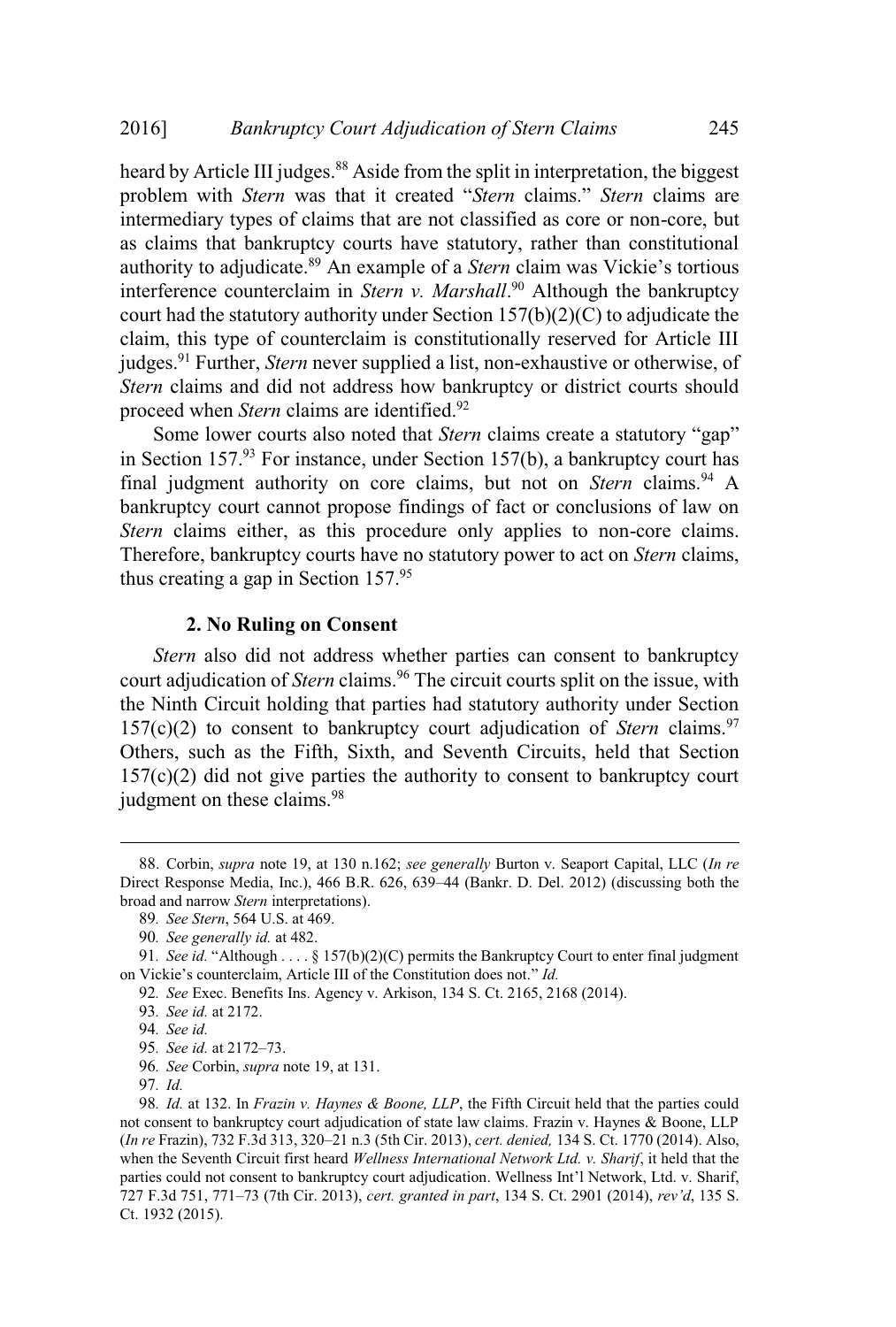## **C. THE INITIAL MEDIATOR:** *EXECUTIVE BENEFITS*

In 2014, the Supreme Court, in *Executive Benefits Insurance Agency v. Arkison*, attempted to solve the issues left unresolved by *Stern*. In *Executive Benefits*, Bellingham Insurance Agency, Inc. (BIA) filed a voluntary Chapter 7 bankruptcy petition in the United States Bankruptcy Court for the Western District of Washington.<sup>99</sup> The respondent, Peter Arkison, was the bankruptcy trustee and filed a complaint in the same bankruptcy court against Executive Benefits Insurance Agency (EBIA), the petitioner, claiming the fraudulent Exercis instance Tigency (EBT), the performer, claiming the matathemetric conveyance of assets from BIA to EBIA.<sup>100</sup> The bankruptcy court ruled in favor of Arkison, and the district court affirmed.<sup>101</sup> While EBIA's appea pending, the Supreme Court handed down its ruling in *Stern* that some claims cannot be adjudicated by bankruptcy courts due to the lack of constitutional edifferently (i.e., *Stern* claims).<sup>102</sup> Because of *Stern*, EBIA moved to dismiss based on the bankruptcy court's lack of jurisdiction.<sup>103</sup> The Court of Appeals for the Ninth Circuit nonetheless affirmed the District Court's ruling in favor<br>for the Ninth Circuit nonetheless affirmed the District Court's ruling in favor of Arkison.<sup>104</sup> for the Ninth Circuit nonetheless affirmed the District Court's ruling in favor<br>of Arkison.<sup>104</sup><br>The Supreme Court held that Arkison's claim of fraudulent conveyance

of assets was in fact a *Stern* claim.<sup>105</sup> The Court conceded that *Stern* claims seemingly created a "gap" in Section 157, but noted that this gap was remedied by a note following 28 U.S.C. Section 151, <sup>106</sup> This note contains a severability provision, which states that "if any provision of this Act... is severability provision, which states that "if any provision of this Act... is<br>held invalid, the remainder of this Act ... is not affected thereby."<sup>107</sup> The held invalid, the remainder of this Act . . . is not affected thereby."<sup>107</sup> The Supreme Court reasoned that *Stern* claims "held invalid" the "application" of Section 157(b); in other words, *Stern* claims could not be treated as core claims.<sup>108</sup> However, by applying the severability provision, the rest of Section 157 is not affected. Therefore, the Court ruled that courts may apply Section 157 $(c)$  to *Stern* claims and treat them like non-core claims.<sup>109</sup> Overall, the Court held that bankruptcy courts did not have final judgment authority on *Stern* claims, just like they do not have final judgment authority on non-core claims. The Court remained silent on whether parties could consent to bankruptcy court adjudication of *Stern* claims.<sup>110</sup>

106*. Id.* at 2173.

<sup>99</sup>*. See generally* Exec. Benefits Ins. Agency v. Arkison, 134 S. Ct. 2165, 2169 (2014).

<sup>100</sup>*. Id.*

<sup>101</sup>*. See id.*

<sup>102</sup>*. See id.*; *see generally* Stern v. Marshall, 564 U.S. 462, 482 (2011).

<sup>103</sup>*. See Exec. Benefits*, 134 S. Ct. at 2169.

<sup>104</sup>*. See id.*

<sup>105</sup>*. Id.* at 2174.

<sup>107</sup>*. Id.* (quoting Federal Judgeship Act of 1984, Pub. L. No. 98-353, §104(a), 98 Stat. 333 (1984) (codified as amended at note following 28 U.S.C. § 151 (2012)).

<sup>108</sup>*. See id.*

<sup>109</sup>*. See id.*

<sup>110</sup>*. See generally id.* at <sup>2172</sup>–75.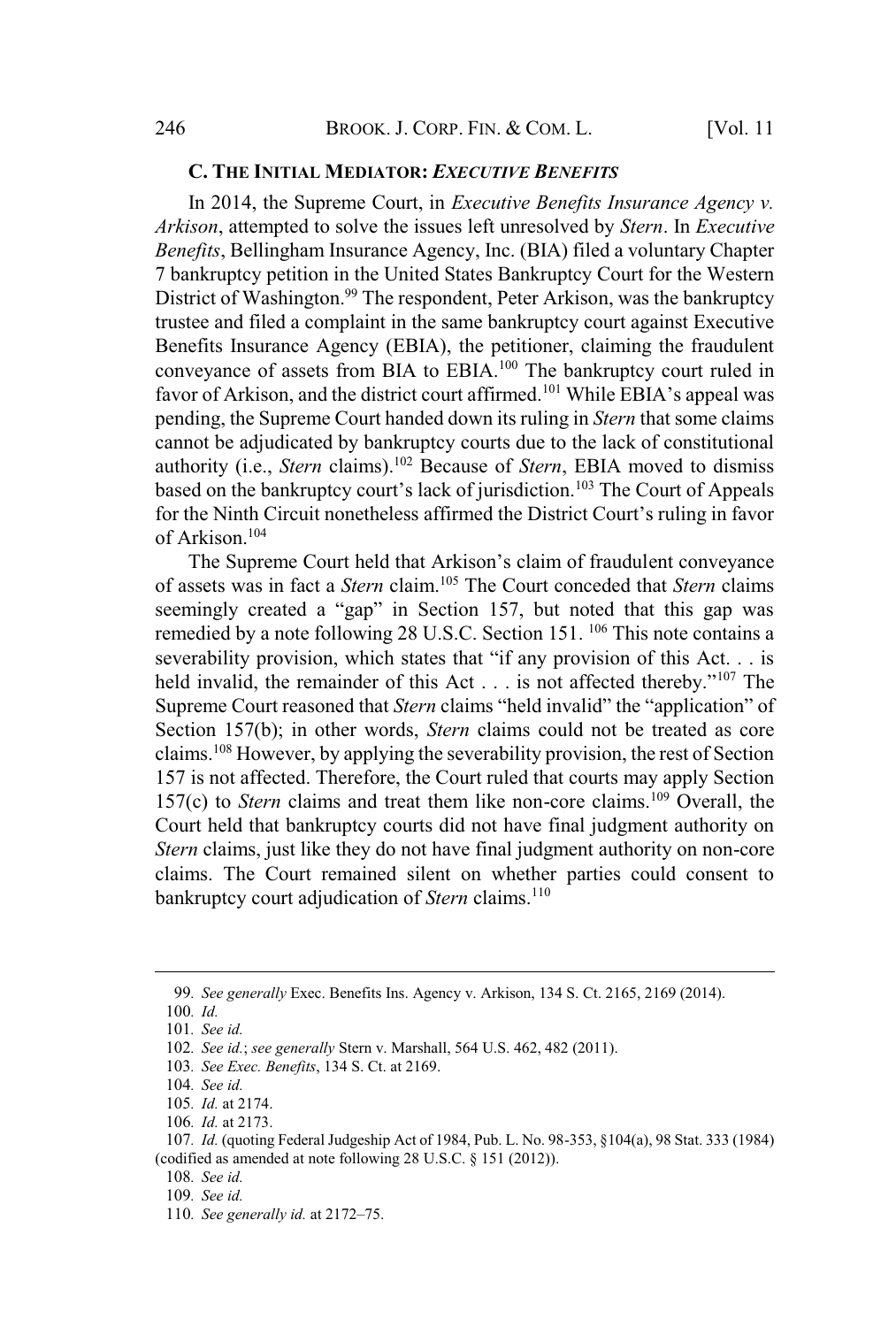# **III. FINALLY ADDRESSING CONSENT:** *WELLNESS*

#### **A.** *WELLNESS* **FACTS AND HOLDING**

In *Wellness International Network, Ltd. v. Sharif*, the Supreme Court finally clarified whether or not parties could consent to bankruptcy court adjudication of *Stern* claims. Similar to *Stern*, *Wellness* was "a decade-long adjudication of Stern claims. Similar to Stern, Wellness was "a decade-long saga spanning two circuits."<sup>111</sup> Petitioner Wellness International Network (Wellness), a manufacturer of health products, entered into a contract with the respondent, Richard Sharif.<sup>112</sup> Wellness and Sharif's subsequent troubled relationship prompted Sharif to sue Wellness in the U.S. District Court for the Northern District of Texas in 2005.<sup>113</sup> A default judgment was entered for Wellness because Sharif repeatedly ignored various "litigation Wellness because Sharif repeatedly ignored various "litigation" obligations."<sup>114</sup> The district court eventually sanctioned Sharif and awarded more than \$650,000 in attorneys' fees to Wellness.<sup>115</sup>

Sharif filed for Chapter 7 bankruptcy in the Bankruptcy Court for the Northern District of Illinois in February 2009 and listed Wellness as a creditor.<sup>116</sup> Wellness investigated Sharif's assets and discovered a 2002 loan Forthern Bistice of Infinite in Forthern 2009 and Instead Womess as a creditor.<sup>116</sup> Wellness investigated Sharif's assets and discovered a 2002 loan application Sharif filed "listing more than \$5 million in assets."<sup>117</sup> admitted he lied on the loan application and that the assets. Sharin admitted he lied on the loan application and that the assets were actually owned by the Soad Wattar Living Trust, "an entity Sharif said he administered on the four approached and that the assess were actually<br>owned by the Soad Wattar Living Trust, "an entity Sharif said he<br>administered on behalf of his mother."<sup>118</sup> Wellness then filed an adversary extending the bankruptcy court.<sup>119</sup> The first four counts of the complaint against Sharif in the bankruptcy court.<sup>119</sup> The first four counts of the complaint alleged that Sharif's debts should not be discharged because h Example in against Sharif in the bankraptery bound. The first four bounds of<br>the complaint alleged that Sharif's debts should not be discharged because he<br>"concealed property by claiming it was owned by the Trust."<sup>120</sup> In count of the complaint, Wellness sought a declaratory judgment stating that the Trust was "Sharif's alter ego" and that the Trust's assets should be included in his estate for bankruptcy proceedings.<sup>121</sup> Sharif agreed that the the Trust was "Sharif's alter ego" and that the Trust's assets should be included in his estate for bankruptcy proceedings.<sup>121</sup> Sharif agreed that the current proceeding against him was a "core proceeding" allowing the Bankruptcy Court to enter final judgment, subject to appeal.<sup>122</sup>

Once again, Sharif ignored his legal obligations and, in July 2010, the Bankruptcy Court entered a default and declaratory judgment against him.<sup>123</sup><br>Sharif appealed the Bankruptcy Court's decision to the District Court, just as

- 116*. See id.*
- 117*. Id.* 118*. Id.*
- 119*. See id.*
- 120*. Id.*
- 121*. Id.*
- 122*. Id.* at 1941.
- 123*. See id.*

<sup>111</sup>. Wellness Int'l Network, Ltd. v. Sharif*,* 727 F.3d 751, <sup>754</sup> (7th Cir. 2013). <sup>112</sup>*. See* Wellness Int'l Network, Ltd. v. Sharif, <sup>135</sup> S. Ct. 1932, <sup>1940</sup> (2015).

<sup>113</sup>*. See id.*

<sup>114</sup>*. Id.*

<sup>115</sup>*. Id.*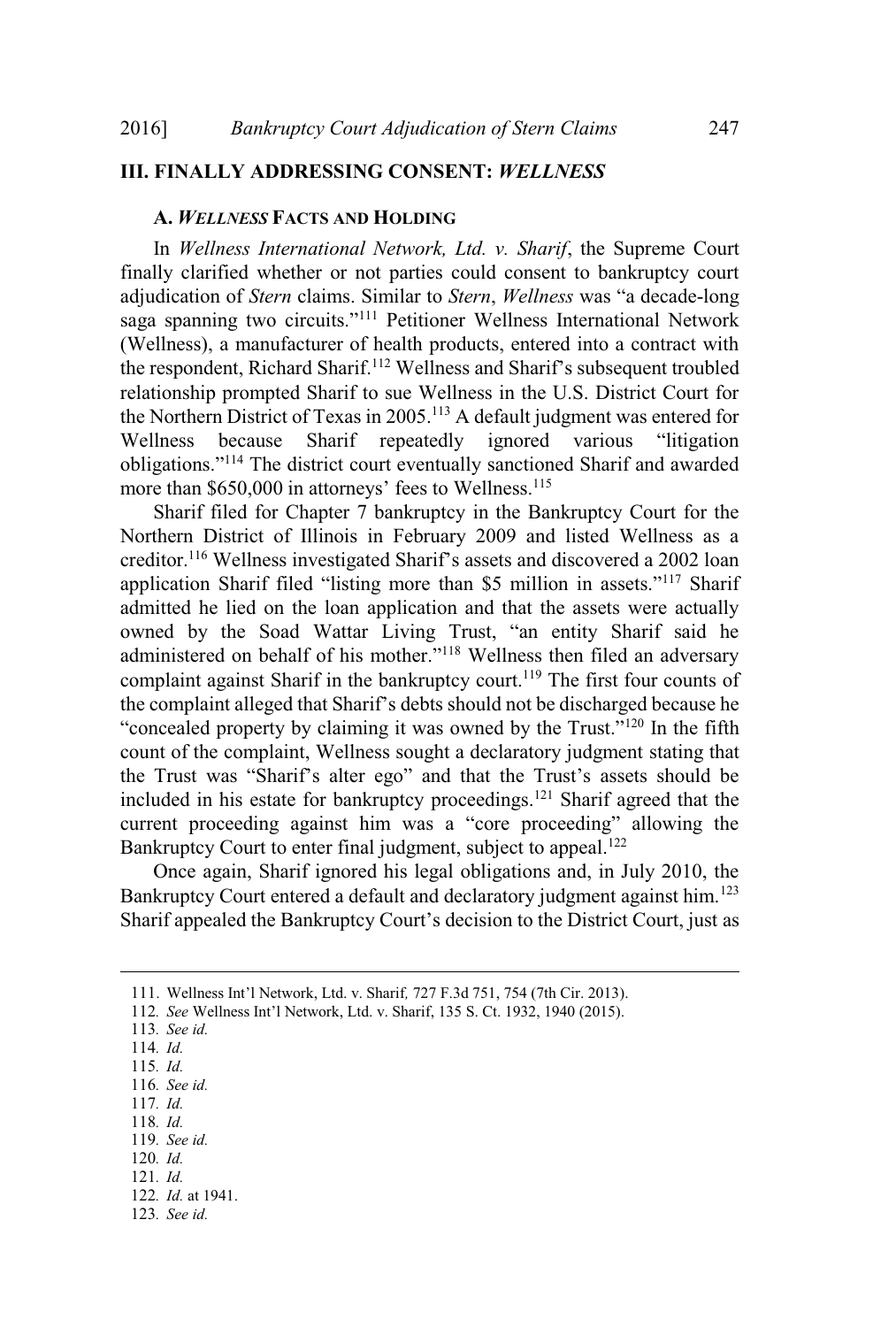the Supreme Court handed down *Stern*.<sup>124</sup> Accordingly, Sharif filed a supplemental brief arguing that the Bankruptcy Court's order against him should be treated only as a recommendation.<sup>125</sup> The District Court denied the motion due to untimeliness.<sup>126</sup> However, upon further appeal, the Seventh Circuit ruled that Sharif's objection could not be waived, because count five of Wellness's adversary complaint—the "alter-ego" claim—was in fact and Wellness's adversary complaint—the "alter-ego" claim—was in fact a *Stern* claim.<sup>127</sup> Therefore, "the Bankruptcy Court lacked constitutional *Stern* claim.<sup>127</sup> Therefore, "the Bankruptcy Court lacked constitutional Stern claim.<sup>127</sup> Therefore, "the Bankruptcy Court lacked constitutional<br>authority to enter final judgment [on] count [five]," and Sharif was entitled to Article III court adjudication.<sup>128</sup>

Ultimately, this case was appealed to the Supreme Court, which held that parties could consent to bankruptcy court authority of *Stern* claims and that parties could consent to bankruptcy court authority of *Stern* claims and that<br>"Article III is not violated when the parties . . . consent to adjudication by a<br>bankruptcy judge."<sup>129</sup> The Court gave mainly pragmatic reason Fractor in is not visitate when the parties ... consent to adjudication by a<br>bankruptcy judge."<sup>129</sup> The Court gave mainly pragmatic reasons for allowing<br>consent, including that Article III courts still retain "supervisory over bankruptcy courts.<sup>130</sup> The Court also questioned whether Sharif impliedly consented to bankruptcy court authority.<sup>131</sup> To answer this question, the Court relied heavily on precedent, particularly the 2003 Supreme Court decision in *Roell v. Withrow*. 132

*Roell* held that litigants can consent to adjudication by a magistrate judge by "actions rather than words."<sup>133</sup> The Supreme Court did not want to supply a different rule for bankruptcy courts, and therefore applied *Roell's* implied consent standard, but added that the consent must be "knowing and consent standard, but added that the consent must be "knowing and voluntary.<sup>3134</sup> The Court, again relying on *Roell*, held that consent is knowing<br>and voluntary when "the litigant or counsel was made aware of the need for consent and the right to refuse it, and still voluntarily appeared to try the case before the non-Article III adjudicator."<sup>135</sup> Sharif argued that consent to bankruptcy court adjudication must be express, but the Court disagreed.<sup>136</sup><br>Aside from citing *Roell*, the Supreme Court ruled that "[n]othing in the Constitution requires that consent to adjudication . . . be express . . . [n]or does . . . 28 U.S.C. § 157[] mandate express consent."<sup>137</sup>

- 129*. Id.* at 1939.
- 130*. Id.* at 1944, 1950 (Roberts, J., dissenting). <sup>131</sup>*. See id.* at 1947–49.
- 

<sup>133</sup>*. Wellness*, 135 S. Ct. at 1948 (citing *Roell*, <sup>538</sup> U.S. at 589–90).

- 135*. Id.* (quoting *Roell*, 538 U.S. at 588 n.5) (internal quotation marks omitted).
- 136*. See id.* at 1947.
- 137*. Id.*

<sup>124</sup>*. See id.*

<sup>125</sup>*. See id.*

<sup>126</sup>*. See id.*

<sup>127</sup>*. Id.* at 1941–42.

<sup>128</sup>*. Id.* at 1942.

<sup>132</sup>*. See id.*; *see generally* Roell v. Withrow, 538 U.S. 580 (2003).

<sup>134</sup>*. Id.*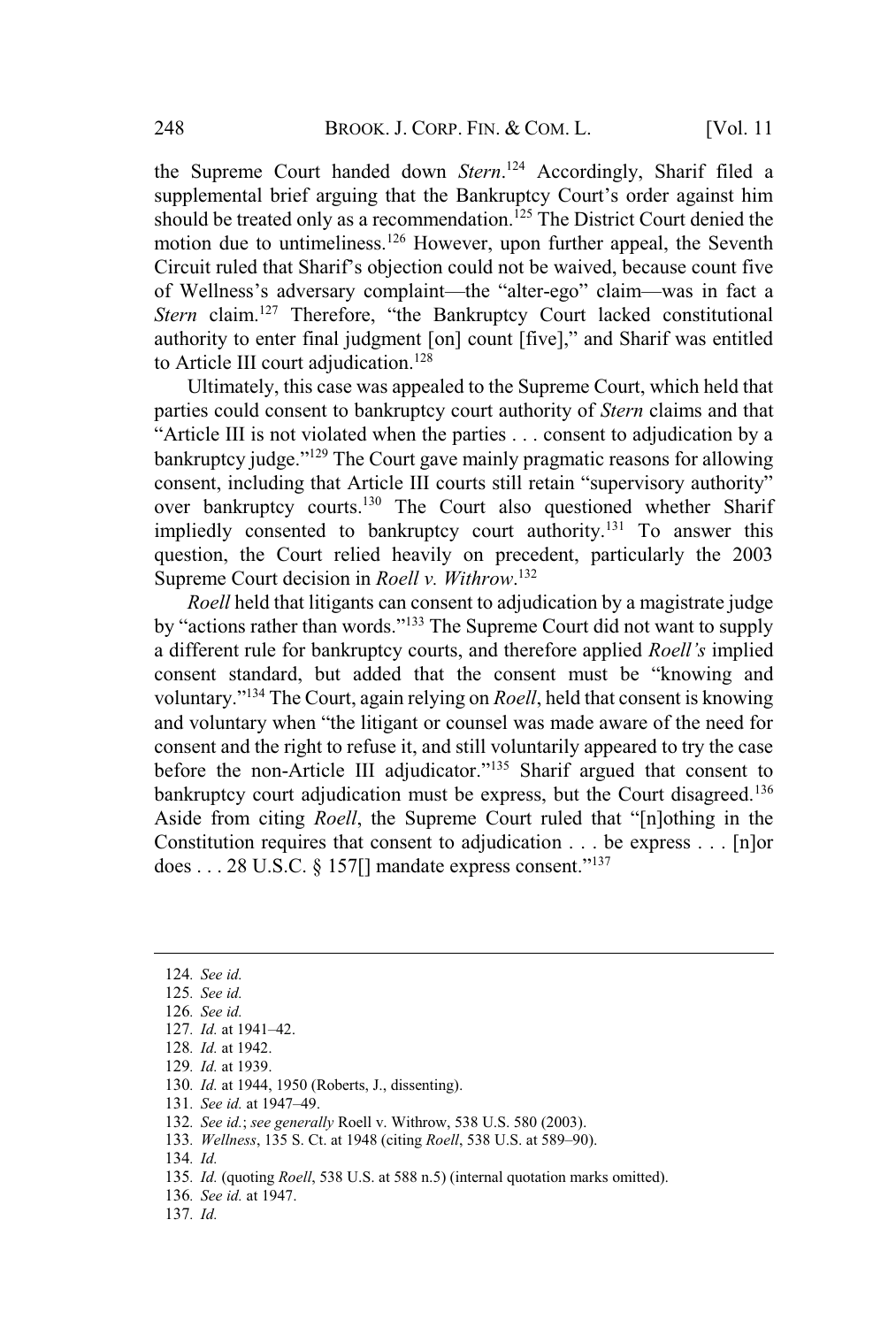# **B. PROBLEM WITH THE** *WELLNESS* **INTERPRETATION OF CONSENT**

By allowing implied consent of bankruptcy court adjudication for *Stern* claims, the Supreme Court is undermining its pragmatic reasons for allowing consent in the first place. Some of the main policy reasons underscored by court for allowing implied consent were to increase "judicial"<br>the Court for allowing implied consent were to increase "judicial" efficiency"<sup>138</sup> and presumably lessen the caseload of the district courts.<br>However, implied consent and the "knowing and voluntary test" are complicated and may burden the district courts with even more litigation.

For instance, in *Wellness*, the Court remanded the question of whether Sharif knowingly and voluntarily, and therefore impliedly, consented to bankruptcy court adjudication. The Court conceded that the knowing and bankruptcy court adjudication. The Court conceded that the knowing and voluntary test "would require a deeply factbound analysis" and that the Supreme Court, being "a court of review, not of first view" could provide Supreme Court, being "a court of review, not of first view" could provide<br>only "little guidance to litigants or the lower courts."<sup>139</sup> The outcome of this holding is that the Supreme Court initially provides a bare-bones test for implied consent and further complicates the test by claiming that each case requires fact-intensive analysis. Also, as a time saver and for financial reasons, courts will likely rely on more "procedural rules requiring express reasons, courts win interf for on more procedural rates requiring express<br>consent . . . rather than . . . engaging in subjective, factually intensive<br>inquiries concerning implied consent" like the Supreme Court suggests.<sup>1</sup>

The test is also inherently ambiguous. As previously stated, the consent test under *Wellness* contains two parts. First, to consent to bankruptcy court adjudication of *Stern* claims, the consent must be knowing and voluntary. Consent is knowing and voluntary when "the litigant or counsel was *made aware* of the need for consent and the right to refuse it, and still voluntarily .<br>. . Itried] the case before a non-Article III adjudicator."<sup>141</sup> The Court does not distinguish between when a litigant has been *made aware* of his or her rights and when he or she was *actually aware* of those rights enough to consent.<sup>142</sup> This lack of distinction may lead to multiple interpretations by courts and attorneys.

# **C. THE PROBLEM SPREADS: THE MANY COURT INTERPRETATIONS OF CONSENT UNDER** *WELLNESS*

Over 250 cases have cited *Wellness*, even though the ruling is less than two years old. As expected, courts interpret the consent standard in multiple ways. Some courts have applied the *Executive Benefits* ruling and ignored

<sup>138</sup>*. Id.* at 1948.

<sup>139</sup>*. Id.* at 1949 (internal quotation marks omitted).

<sup>140</sup>. Richard K. Milin & Yitzhak Greenberg, *Wellness On Bankruptcy Court Jurisdiction: Practically Speaking, Silence Can Mean Consent*, NORTON BANKR. L. ADVISER, May 2015, at 7 (2015).

<sup>141</sup>*. Wellness*, 135 S. Ct. at 1948 (emphasis added) (internal quotation marks omitted) (quoting *Roell*, 538 U.S. at 588 n.5).

<sup>142</sup>*. See* Milin & Greenberg, *supra* note 140, at 7.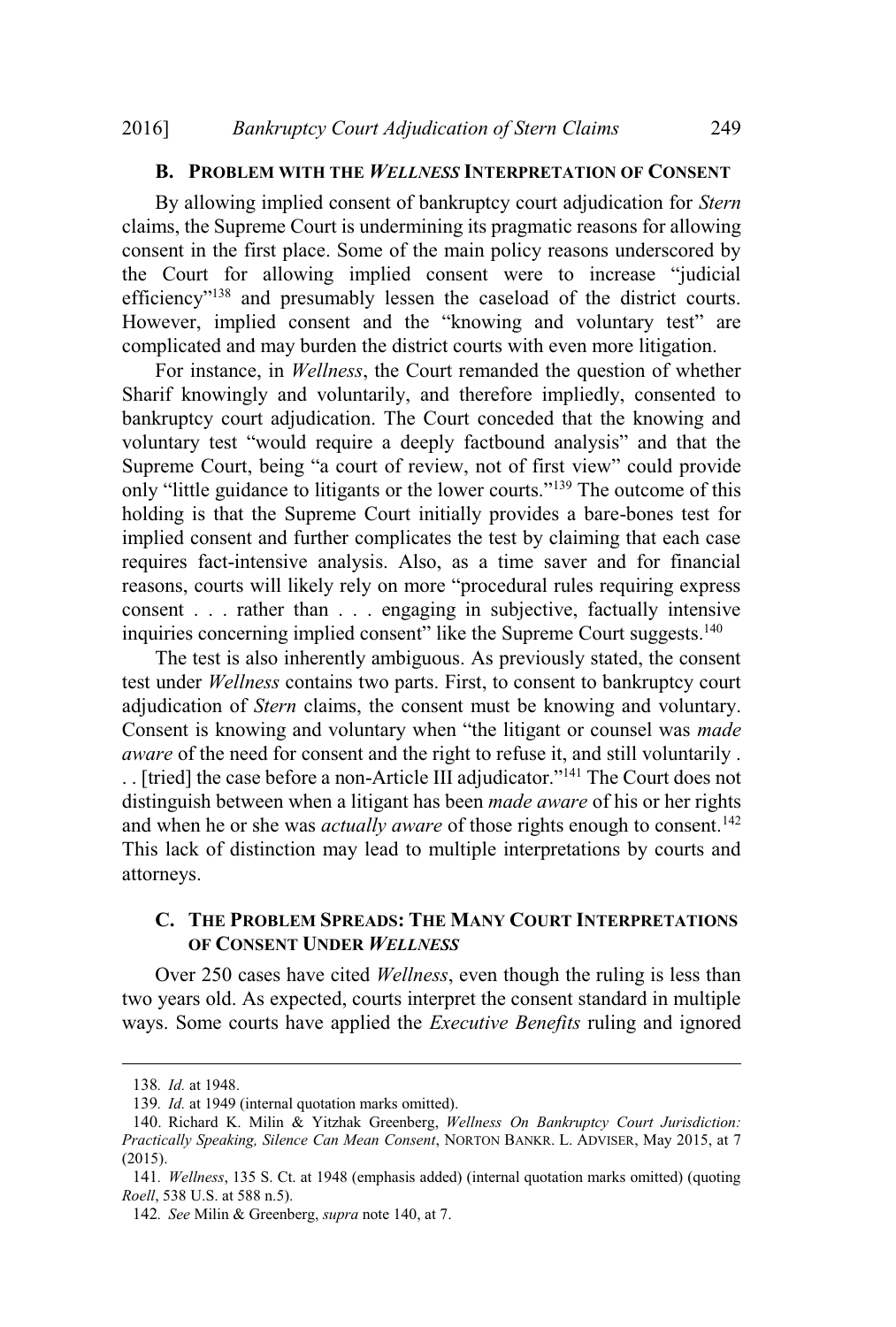*Wellness'* consent test. For instance, *In re Renewable Energy Development Corp.*, <sup>143</sup> a Tenth Circuit case, involved state law claims as well as bankruptcy claims.<sup>144</sup> The parties brought their claims before a district court, but the court directed the claims to the bankruptcy court for adjudication, even though some of the claims were *Stern* claims.<sup>145</sup> On appeal, the Tenth Circuit acknowledged that the district court erred in directing the case to the bankruptcy court and also acknowledged that Article III courts cannot send *Stern* claims back to bankruptcy courts for adjudication without the consent of the parties.<sup>146</sup> However, instead of analyzing whether the parties' consent of the parties.<sup>146</sup> However, instead of analyzing whether the parties' consent "knowing and voluntary" as *Wellness* proposes, the Tenth Circuit applied the *Executive Benefits* holding instead, reasoning that the bankruptcy court could propose findings of fact but not enter final judgment on the *Stern*  $\frac{147}{\text{columns.}}$ <sup>147</sup>

Other courts only seem to look to the parties' express consent before allowing bankruptcy courts to adjudicate *Stern* claims. For example, in *In re TPG Troy, LLC*,<sup>148</sup> the bankruptcy court ruled that the creditors waived their right to a jury trial and to collect attorneys' fees, and, on appeal to the Second Circuit, the creditors argued that the bankruptcy court did not have the authority to rule that they waived this right.<sup>149</sup> The Second Circuit, relying on *Wellness*, analyzed whether the creditors knowingly and voluntarily consented to bankruptcy court adjudication by determining whether they were "made aware of the need for consent and the right to refuse it, and still were "made aware of the need for consent and the right to refuse it, and still voluntarily appeared to try the case before the non-Article III adjudicator."<sup>150</sup> The Second Circuit held that the creditors did consent to bankruptcy court adjudication because they expressly said, during the Bankruptcy Court proceedings and on the record, "we would be content to consent to Your digital discrete the contraction of the fees.<sup>"151</sup><br>Honor determining the fees."<sup>151</sup>

Other courts have followed suit, and seem to require express consent by parties. For instance, *In re Waco Town Square Partners, LP*, <sup>152</sup> a Texas district court case, mentioned the *Wellness* knowing and voluntary consent test, but mainly looked for express consent, like in *In re TPG Troy, LLC*, to determine that the parties did not consent to bankruptcy court adjudication

<sup>143</sup>*. See generally In re* Renewable Energy Dev. Corp., 792 F.3d 1274 (10th Cir. 2015).

<sup>144</sup>*. See generally id.*

<sup>145</sup>*. See id.* at 1279.

<sup>146</sup>*. Id.*

<sup>147</sup>*. See id.* at 1283–84.

<sup>148</sup>*. See generally* Crest One Spa v. TPG Troy LLC (*In re* TPG Troy, LLC), 793 F.3d 228 (2d Cir. 2015).

<sup>149</sup>*. See id.* at 233.

<sup>150</sup>*. Id.* at <sup>233</sup> (quoting Wellness Int'l Network, Ltd. v. Sharif, 135 S. Ct. 1932, <sup>1948</sup> (2015)).

<sup>151</sup>*. Id.*

<sup>152</sup>*. See generally In re* Waco Town Square Partners, LP, 536 B.R. 756 (S.D. Tex. 2015).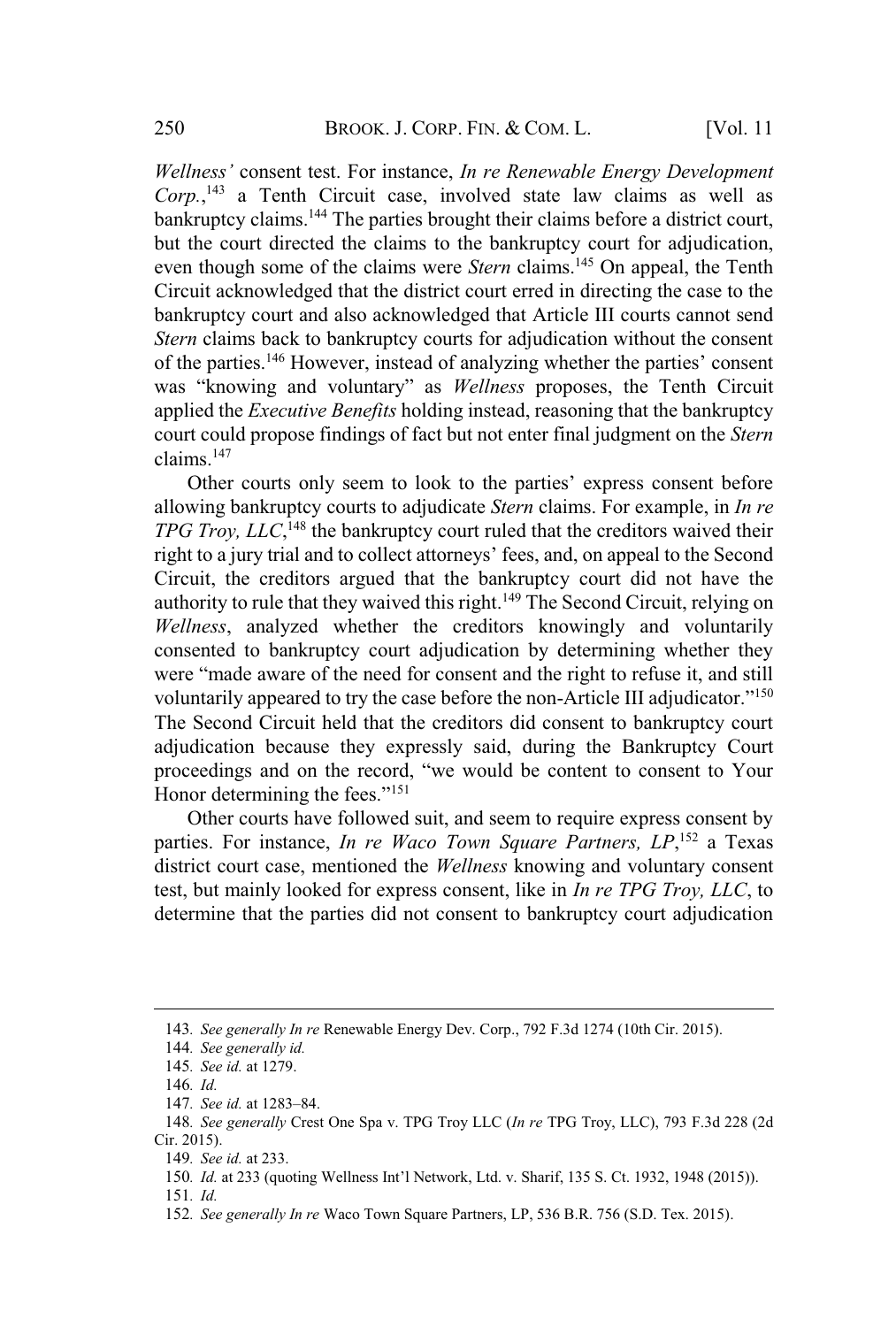on a *Stern* claim.<sup>153</sup> As such, during the short time since the *Wellness* ruling, courts mention *Wellness* and implied consent, but in practice, seem to solely require express consent.

Lastly, courts are applying the *Wellness* consent standard beyond the scope of bankruptcy court adjudication. In cases such as *Bastidas v. Chappell*<sup>154</sup> and *Booker v. LaPaglia*, <sup>155</sup> the courts cite the *Wellness* consent test to determine whether non-Article III judges had authority to adjudicate certain criminal proceedings. In *Bastidas*, the Ninth Circuit, citing *Wellness*, held that a magistrate judge lacked authority to issue final judgment on part of a criminal case.<sup>156</sup> The Sixth Circuit stretched the *Wellness* consent ruling even further in *Booker.* There*,* the question arose as to whether a criminal case should be remanded or whether the Court of Appeals had final adjudication authority.<sup>157</sup> The Sixth Circuit held that just as the Supreme Court in *Wellness* decided it could not review and adjudicate the facts in the case, because a proper review required a fact-specific analysis usually reserved for lower courts, the Court of Appeals could not issue final judgment on the fact-specific issues in *Booker* and needed to remand the case.<sup>158</sup> However, the dissent did note that remanding the case was "an unfortunate External that the dissertion of the that remanding the case was "an unfortunate consequence" that would result in a longer litigation process.<sup>159</sup> Overall, applying a test that the Supreme Court itself concedes provides " applying a test that the Supreme Court itself concedes provides "little" to litigants or the lower courts"<sup>160</sup> seems like <sup>a</sup> dangerous precedent to set for future claims, both inside and outside of bankruptcy court authority.

# **IV. POTENTIAL SOLUTIONS TO IMPLIED CONSENT**

#### **A. NARROW THE DEFINITION OF** *STERN* **CLAIMS**

In *Wellness*, the Court majority took the position that the petitioner's "alter-ego" claim was a *Stern* claim, but the three dissenting justices did not.<sup>161</sup> This indicates that a more coherent definition of *Stern* claims needs to be applied to avoid confusion between bankruptcy and district court authority. One possibility is for courts to create a bright-line rule and define *Stern* claims as only those claims dealing with state law issues. Recently, bankruptcy courts seem to be avoiding adjudication of state law claims, as they are arguably the most easily discernible *Stern* claims that require Article

<sup>153</sup>*. Id.* at 762. The Court held that unlike in in *Troy* where the record indicated that the creditors expressly consented, consent was not expressly stated by the debtors in *Waco*. *In re Troy*, 793 F.3d at 233; *In re Waco,* 536 B.R. at 762.

<sup>154</sup>*. See generally* Bastidas v. Chappell, 791 F.3d 1155 (9th Cir. 2015).

<sup>155</sup>*. See generally* Booker v. LaPaglia, <sup>617</sup> Fed. App'x <sup>520</sup> (6th Cir. 2015).

<sup>156</sup>*. See Bastidas*, 791 F.3d at 1155, 1161, 1164. <sup>157</sup>*. See Booker*, <sup>617</sup> Fed. App'x at 524–26.

<sup>158</sup>*. See id.*

<sup>159</sup>*. See id.* at 536 (Moore, J., dissenting).

<sup>160</sup>. Wellness Int'l Network, Ltd. v. Sharif, 135 S. Ct. 1932, <sup>1949</sup> (2015).

<sup>161</sup>*. See generally id.*; *see also* Milin & Greenberg, *supra* note 140, at 7.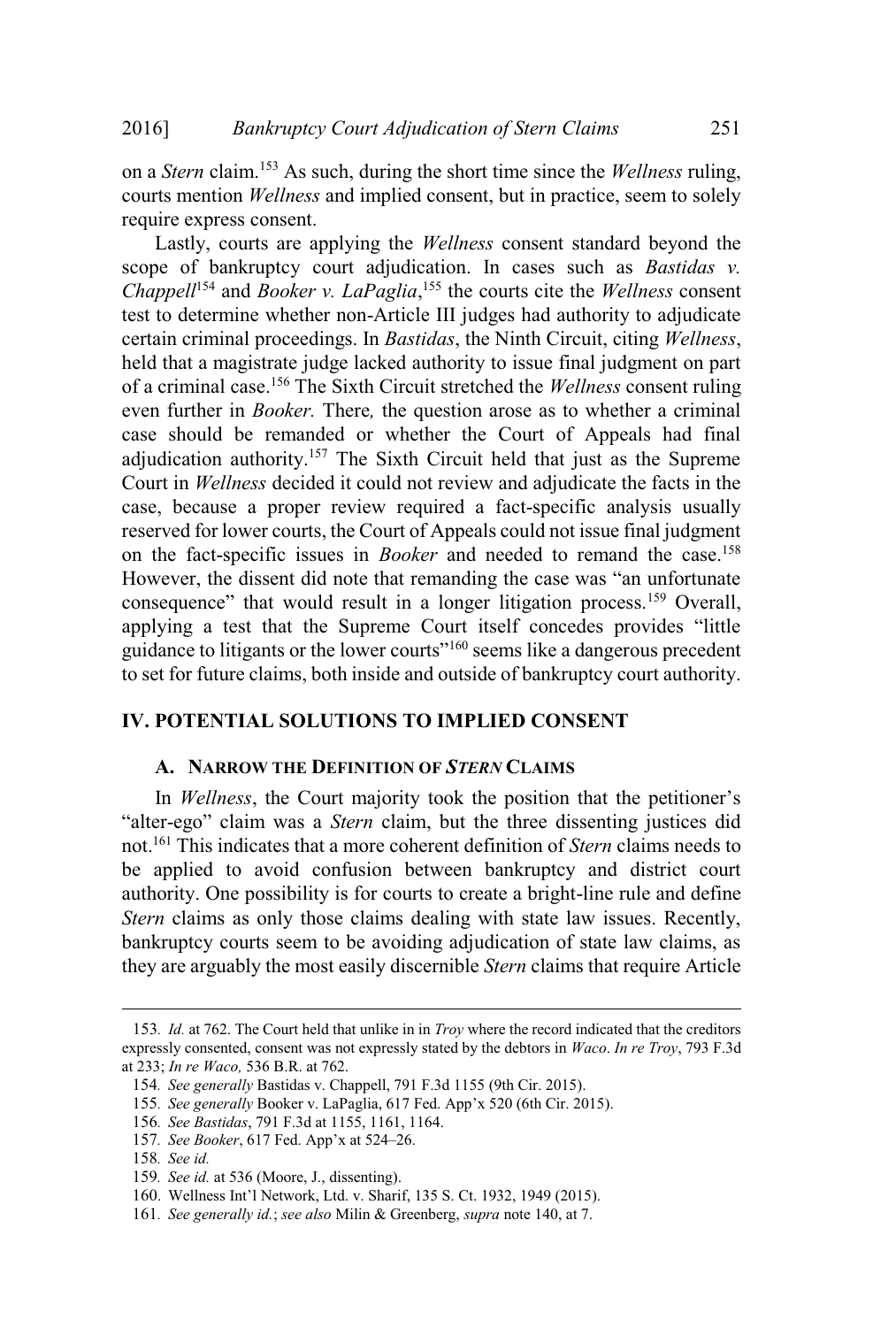III court adjudication.<sup>162</sup> However, reducing *Stern* claims to only state law claims may exclude other claims, like federal fraudulent transfer claims, that may require Article III court judgment.

In the *Wellness* dissent, Chief Justice Roberts analyzed old bankruptcy statutes in an attempt to determine what has historically constituted a *Stern* claim.<sup>163</sup> Looking at "America's first bankruptcy statute" Justice Roberts found that bankruptcy courts' "power to take into their possession, all the found that bankruptcy courts' "power to take into their possession, all the estate, real and personal, of every nature and description to which the debtor may be entitled, either in law or equity, in any manner whatsoever" is banks, real and personal, or every matter and description to which the dector<br>may be entitled, either in law or equity, in any manner whatsoever" is<br>"peculiarly a bankruptcy power."<sup>164</sup> Looking to the 1898 Act, he found t bankruptcy court adjudicatory authority did not extend to situations where third parties make "substantial adverse claim[s]" over property in a debtor's possession.<sup>165</sup> Although looking to old statutes provides a solid foundation as to what may constitute a *Stern* claim, the task of looking at hundreds of years of bankruptcy law seems arduous.

Section 157(b)(2) provides a non-exhaustive list of sixteen examples of core proceedings to a bankruptcy case.<sup>166</sup> This list includes matters concerning the administration of the estate;<sup>167</sup> counterclaims by the estate against persons filing claims against the estate;<sup>168</sup> proceedings to determine, avoid, or recover fraudulent conveyances;<sup>169</sup> and determinations as to the dischargeability of particular debts.<sup>170</sup> As such, a solid starting point in defining *Stern* claims would be to go through the sixteen examples of core proceedings in Section 157(b)(2) and create examples of possible *Stern* or non-*Stern* claims. Cases such as *Executive Benefits* have already started determining some examples of *Stern* claims that were previously labeled solely as core claims under Section  $157(b)(2)$ .<sup>171</sup>

Providing initial examples of *Stern* claims using Section 157(b)(2) poses some additional problems. First, Congress, when enacting Section 157(b)(2), meant for all sixteen examples to be core proceedings; to identify any of the examples as *Stern* claims may undermine congressional intent. Also, creating examples of *Stern* claims by looking at Section 157(b)(2) may be arduous

<sup>162</sup>*. See* Kevin M. Hembree, *How Bankruptcy Courts Are Dealing With* '*Stern Claims,*' <sup>L</sup>AW<sup>360</sup> (Apr. 22, 2015, 10:33 AM), http://www.law360.com/articles/646155/how-bankruptcy-courts-aredealing-with-stern-claims.

<sup>163</sup>*. See Wellness*, 135 S. Ct. at 1952–53 (Roberts, J., dissenting).

<sup>164</sup>*. Id.* at 1952 (internal quotation marks omitted).

<sup>165</sup>*. See id.* at 1953 (internal quotation marks omitted).

<sup>166</sup>. 28 U.S.C. § 157(b)(2) (2012).

<sup>167</sup>*. Id.* § 157(b)(2)(A).

<sup>168</sup>*. Id.* § 157(b)(2)(C).

<sup>169</sup>*. Id.* § 157(b)(2)(H).

<sup>170</sup>*. Id.* § 157(b)(2)(I).

<sup>171</sup>*. See* Exec. Benefits Ins. Agency v. Arkison, 134 S. Ct. 2165, 2172 (2014). In *Executive Benefits*, the Supreme Court determined that the fraudulent conveyance claim at issue in the case was most likely a *Stern* claim, even though recovery of fraudulent conveyances was listed as a core claim under Section 157(b)(2)(H). *See id.* at 2171–72*.*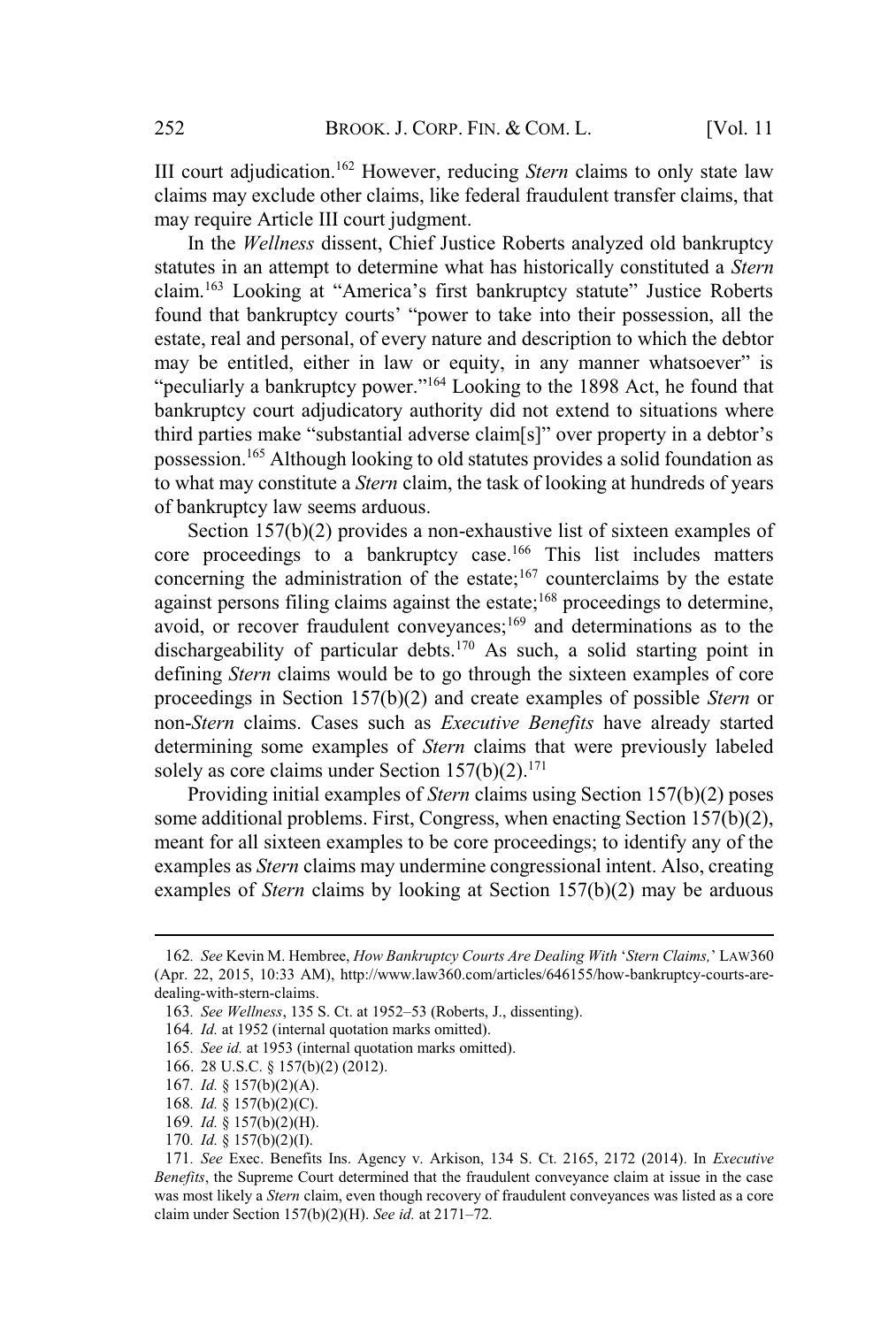and arbitrary, as a court will rely on the specific facts of a case in order to determine whether a claim that falls under Section 157(b)(2) is a *Stern* claim or not. For example, two distinct cases may contain "matters concerning the or not. For example, two distinct cases may contain "matters concerning the or not. For example, two distinct cases may contain "matters concerning the administration of the estate,"<sup>172</sup> but the "matters" may be completely different. In other words, depending on the facts, a "matter" in one case different. In other words, depending on the facts, a "matter" in one case may constitute a *Stern* claim, while a "matter" in another case may not. In sum, attempting to create examples of *Stern* claims from this non-exhaustive list may present more problems than solutions.

#### **B. EXTEND EXECUTIVE BENEFITS**

As previously stated, *Executive Benefits* held that *Stern* claims may be treated as non-core claims and that bankruptcy courts, therefore, do not have the authority to adjudicate *Stern* claims treated like non-core claims.<sup>173</sup> *Executive Benefits* did not address whether parties could consent, explicitly or implicitly, to bankruptcy court adjudication of *Stern* claims, but it could have easily applied Federal Bankruptcy Rule 7012(b) to answer the consent question. In his concurring opinion in *Wellness*, Justice Alito mentions the use of Federal Bankruptcy Rule 7012(b) as evidence that express consent of the parties is required, because it states, "[i]n non-core proceedings final disc or Federal Bankraptey Rate 7012(b) as evidence and express consent of<br>the parties is required, because it states, "[i]n non-core proceedings final<br>orders and judgments shall not be entered on the bankruptcy judge's or except with the *express consent* of the parties."<sup>174</sup> In other words, 7012(b) except with the *express consent* of the parties."<sup>174</sup> In other words, 7012(b) requires express consent of the parties to bankruptcy courts' final judgments in non-core proceedings.<sup>175</sup> Therefore, when a *Stern* claim is brought before a bankruptcy court, the court should treat the claim as a non-core proceeding and only allow the parties to expressly consent to bankruptcy court adjudication under 7012(b). This solution eliminates implied consent proposed in *Wellness*.

One problem with extending the holding of *Executive Benefits* to allow for bankruptcy court adjudication with express consent of the parties is that the case's treatment of some *Stern* claims as non-core claims is troublesome. the case's treatment of some *Stern* claims as non-core claims is troublesome.<br>Non-core matters are statutorily defined in Section  $157(c)(1)$  as "not a core proceeding, but [a proceeding] that is otherwise related to a case under Title 11."<sup>176</sup> On the other hand, *Stern* claims are not mentioned in Section 157; rather, they are a product of case law. *Stern* claims are a constantly litigated issue; to haphazardly group them as non-core claims virtually erases the many court interpretations of the controversial claims.

175*. See* FED. R. BANKR. P. 7012(b).

<sup>172</sup>*. See* 28 U.S.C. § 157(b)(2)(A).

<sup>173</sup>*. See Exec. Benefits*, 134 S. Ct. at 2173.

<sup>174</sup>. Wellness Int'l Network, Ltd. v. Sharif, <sup>135</sup> S. Ct. 1932, <sup>1949</sup> (2015) (Alito, J., concurring) (quoting FED. R. BANKR. P. 7012(b)).

<sup>176</sup>. 28 U.S.C. § 157(c)(1).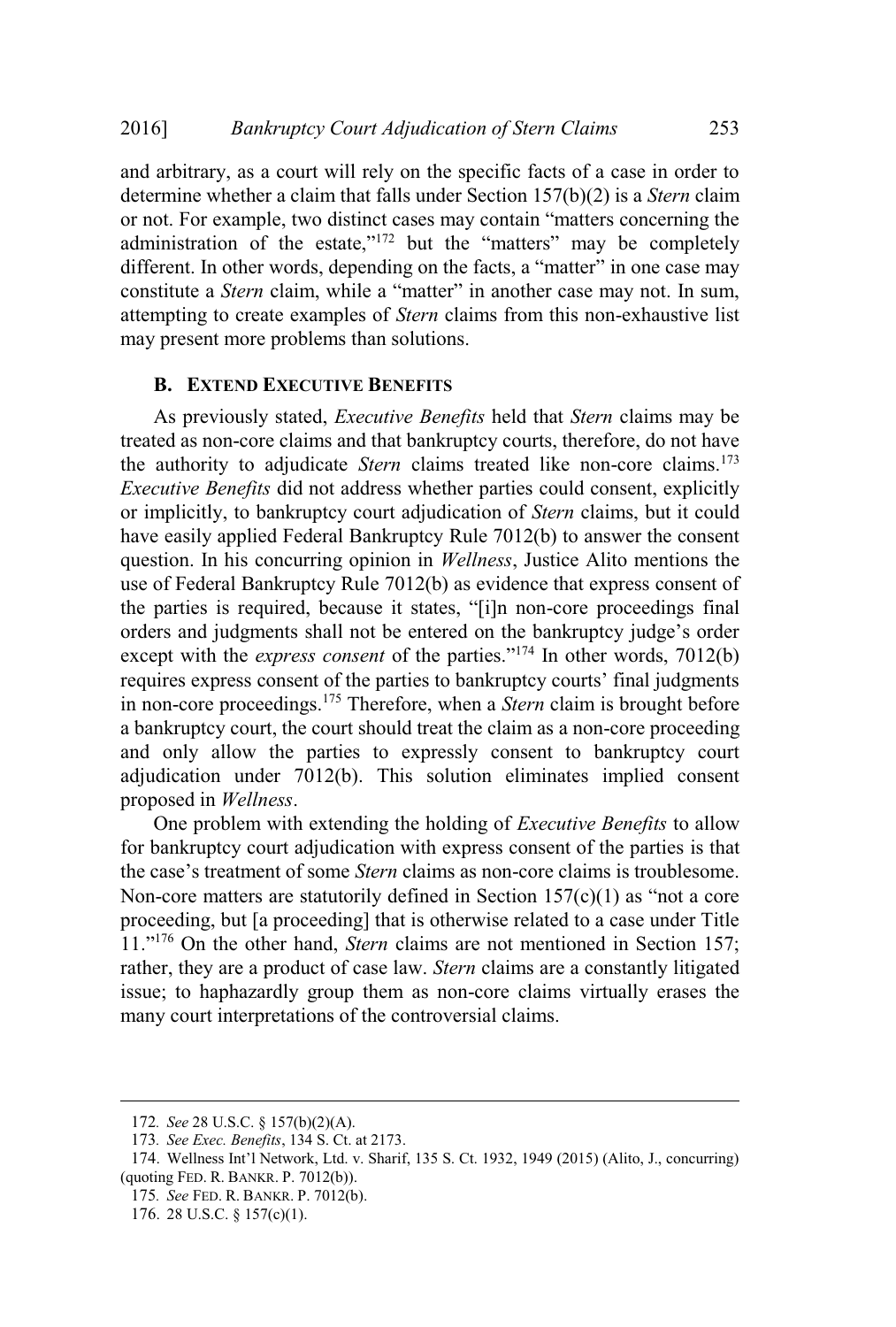#### **C. AMEND SECTION 157**

Another possible solution is to add a new rule to the Bankruptcy Code requiring parties to expressly consent to bankruptcy court authority over core claims. The rule would combine the consent provisions of Section  $157(c)(2)^{177}$  and the "express consent" language of Federal Bankruptcy Rule  $7012(b)$ .<sup>178</sup> As an alternative, a new rule could be added to explicitly address *Stern* claims and consent. For example, in her article, author Bethany A. Corbin suggests adding a new section to Section  $157-157(b)(4)$ —that allows parties to consent to bankruptcy court adjudication of *Stern* claims:

Notwithstanding the provisions of subsection (b)(1), the district court, with the consent of all the parties to a proceeding, may refer a core proceeding related to a bankruptcy case to a bankruptcy judge to hear and determine and to enter appropriate orders and judgments, subject to review under section 158 of this title.<sup>179</sup>

This provision would bypass the issue of whether *Stern* claims are core or non-core, and allow bankruptcy courts to still have adjudicative authority.

Even though adding consent requirements for core matters would be a viable solution to bankruptcy court adjudication issues, amending bankruptcy laws poses a few problems. First, amending the Bankruptcy Code to allow parties to expressly consent to bankruptcy court adjudication of *Stern* claims (i.e. claims that bankruptcy courts cannot constitutionally adjudicate), allows parties to consent to constitutional violations. In other words, bankruptcy courts cannot adjudicate *Stern* claims because the courts' adjudication would violate Article III of the Constitution. However, if you allow parties to consent to bankruptcy court adjudication of *Stern* claims, the parties are inadvertently violating Article III. The Supreme Court acknowledged this conundrum in *Wellness*, but the justices could not agree on a solution that would allow parties to consent to bankruptcy court adjudication of *Stern* claims without overstepping constitutional boundaries.<sup>180</sup>

Second, amending statutes is a lengthy, slow process, and the fact that so many courts have differed on how to address *Stern* claims would likely make the process even slower.<sup>181</sup> Congress may be looking to the courts for more guidance on *Stern* claims before reforming Section 157. A more likely reason for Congress's slow response is that Congress does not want to attempt to amend the bankruptcy laws, because, historically, the Courts have always intervened.<sup>182</sup> For instance, just four years after Congress enacted the 1978

<sup>177</sup>*. See id.* § 157(c)(2).

<sup>178</sup>. FED. R. BANKR. P. 7012(b).

<sup>179</sup>. Corbin, *supra* note 19, at 145.

<sup>180</sup>*. See* Milin & Greenberg, *supra* note 140, at 5–6.

<sup>181</sup>*. See* Corbin, *supra* note 19, at 146.

<sup>182</sup>*. See id.*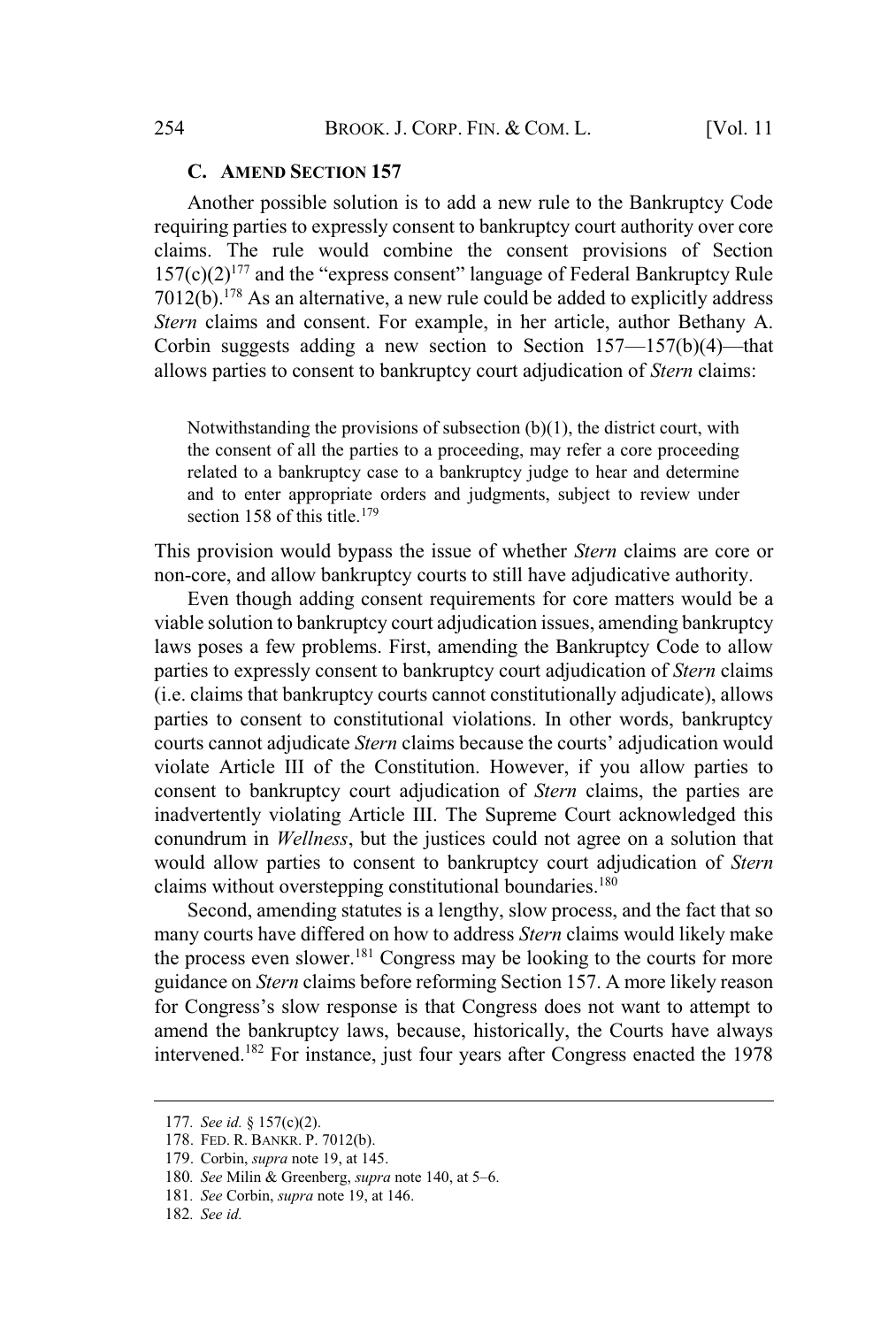Act, the Supreme Court in *Northern Pipeline* declared the 1978 Act unconstitutional.<sup>183</sup> Stern also declared parts of 1984 Act unconstitutional; however, the 1984 Act did fair better than the 1978 Act, going unchallenged for nearly twenty years.<sup>184</sup> Nevertheless, judging from history, Congress likely does not want to alter the bankruptcy laws because the courts frequently strike down such attempts as unconstitutional.

# **D. USING THE BALANCING TEST FROM PRIOR CASES TO DETERMINE BANKRUPTCY COURT AUTHORITY**

The courts could revert to using the balancing test applied in previous cases to determine bankruptcy court authority. As previously mentioned, prior to *Stern v. Marshall*, courts used a balancing test to determine whether a claim was core or non-core. The factors of the balancing test, as expounded in cases such as *Commodity Futures Trading Commission v. Schor*, 185 included weighing the intent of Article I courts against protecting Article III courts, while also keeping in mind separation-of-powers principles.<sup>186</sup> In his *Stern* dissent, Justice Breyer mentioned the revival of this balancing test, and listed five factors the courts could use to determine whether bankruptcy courts had final judgment authority on certain claims.<sup>187</sup> These five factors are: (1) the nature of the adjudicated claim; (2) the type of non-Article III court adjudicating the claim; (3) the extent to which Article III courts usually exercise control over the proceeding; (4) *the presence or absence of the parties' consent*; and (5) the weighing of the legislative purpose of granting non-Article III judges similar powers to Article III judges.<sup>188</sup> By applying this balancing test approach, Justice Breyer, with Justices Ginsburg, Sotomayor and Kagan joining, concluded that the adjudicatory authority of the bankruptcy court in *Stern* was constitutional.<sup>189</sup>

A modern balancing test could include a combination of elements from previous cases and the *Stern* dissent. First, the court could determine whether or not "a congressional delegation of adjudicatory authority violates [the] or not "a congressional delegation of adjudicatory authority violates [the] separation-of-powers principles inherent in Article III."<sup>190</sup> Second, the court could consider several factors, including the five emphasized by the *Stern* dissent. Third, the court could determine whether a private or public right is at issue. If a private right is at issue, the court could implement a more in-

<sup>183</sup>*. See* Gerber, *supra* note 18, at 1000.

<sup>184</sup>*. See* Corbin, *supra* note 19, at 146.

<sup>185</sup>*. See generally* Commodity Futures Trading Comm'n v. Schor, <sup>478</sup> U.S. <sup>833</sup> (1986).

<sup>186</sup>*. See id.* at 851.

<sup>187</sup>*. See* Stern v. Marshall, <sup>564</sup> U.S. 462, 510–13 (2011) (Breyer, J., dissenting).

<sup>188</sup>*. Id.* at 513 (emphasis added).

<sup>189</sup>*. See id.*

<sup>190</sup>. William C. Heuer, *Current State of Play: How to Analyze Authority of Bankruptcy Courts to Enter Final Orders and Judgments*, 24 NORTON J. BANKR. L. & PRAC. 1 (2015).